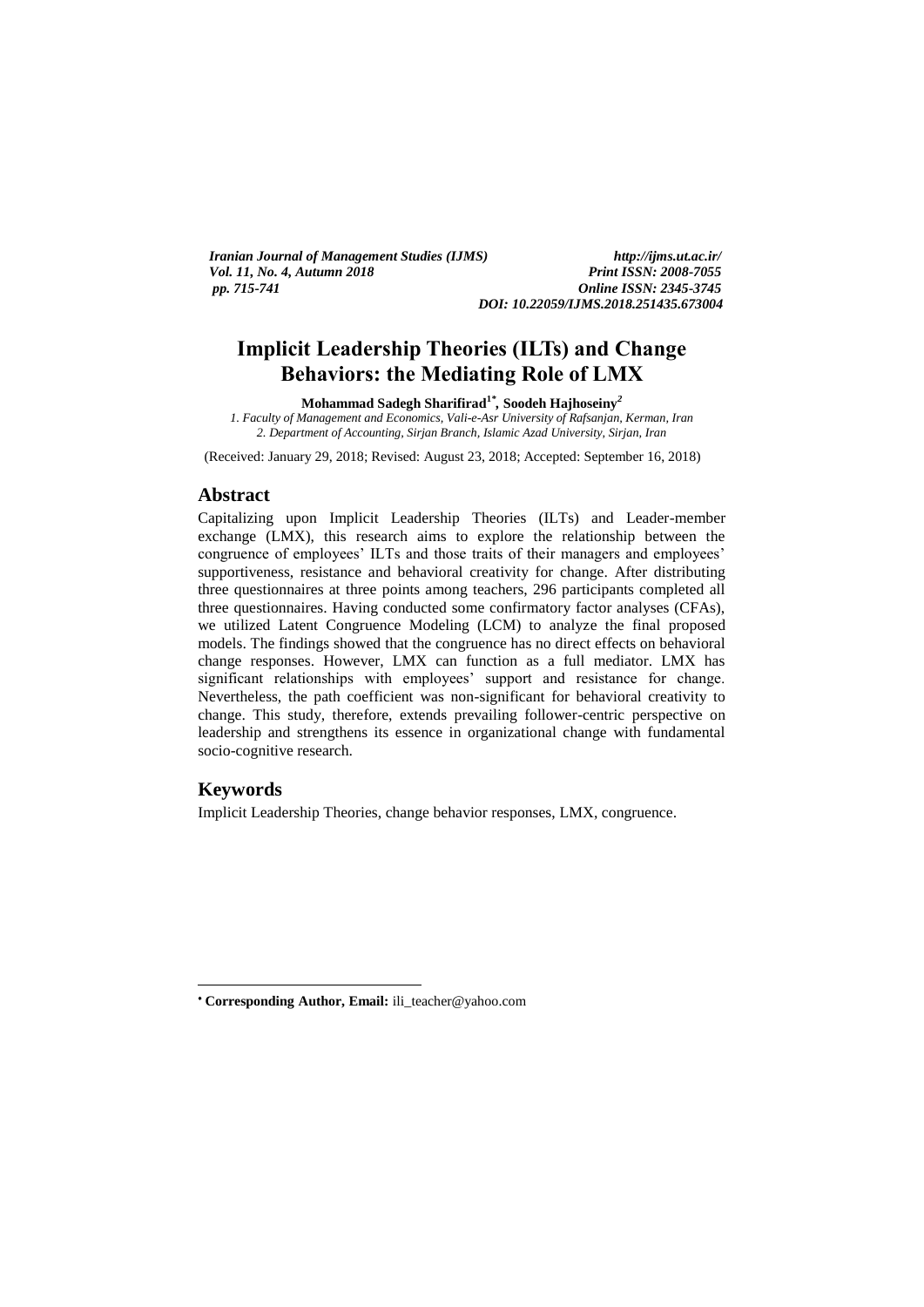#### **Introduction**

In the  $21<sup>st</sup>$  century, external environment factors such as increasing competition, customer dissatisfaction, and reduced revenues have rendered a plethora of strategic changes in different types of organizations (e.g., Sonenshein, 2010; Haas et al., 2016). Although these changes are numerous, few of them have succeeded in reaching targets including cost reduction, employee attitude and productivity (Paper & Chang, 2005; Marks, 2006).

Among the variables leading to the failure of organizational change (OC) endeavors, researchers and scholars have emphasized the role of the human element. Organizational change entails support and change– specific self-efficacy (Nguyen, 2016) as enactments to new behaviors to achieve desired changes (Armenakis & Bedeian, 1999). In this vein, a high quality relationship between leaders and followers can facilitate change implementation and lead to more positive change reactions and outcomes (Nguyen, 2016; Arif et al., 2017). The perception of having a supportive leader reduces uncertainty and increases commitment to change (Martin, 2005; Rafferty & Griffin, 2006).

The purpose of the present study is to explore the mechanism through which the difference between employees' ILTs and actual prototypes and anti-prototypes of their supervisors can impact change behaviors via LMX. Accordingly, this research has several contributions. First, based on the comprehensive review by Junker and van Dick (2014), no research has integrated two realms of ILTs and change management. To the best knowledge of the authors, this research is the first to consider ILTs as a predictor of change behavioral responses which can lead to change success. Second, dissecting change behaviors into three dimensions and considering them as the outcomes of ILTs and LMX is unprecedented. This approach can offer a worthwhile contribution to the change literature in organizations. Third, linking ILTs and creativity has received little attention from researchers (Epitropaki et al., 2013). This research tries to consider ILTs as a variable impacting followers' creativity indirectly via LMX during change. Fourth, despite the immense importance of social and cognitive factors influencing change, amazingly enough, only few studies have investigated potential mediators explaining how leadership actually impacts performance in change contexts (Nemanich & Keller, 2007;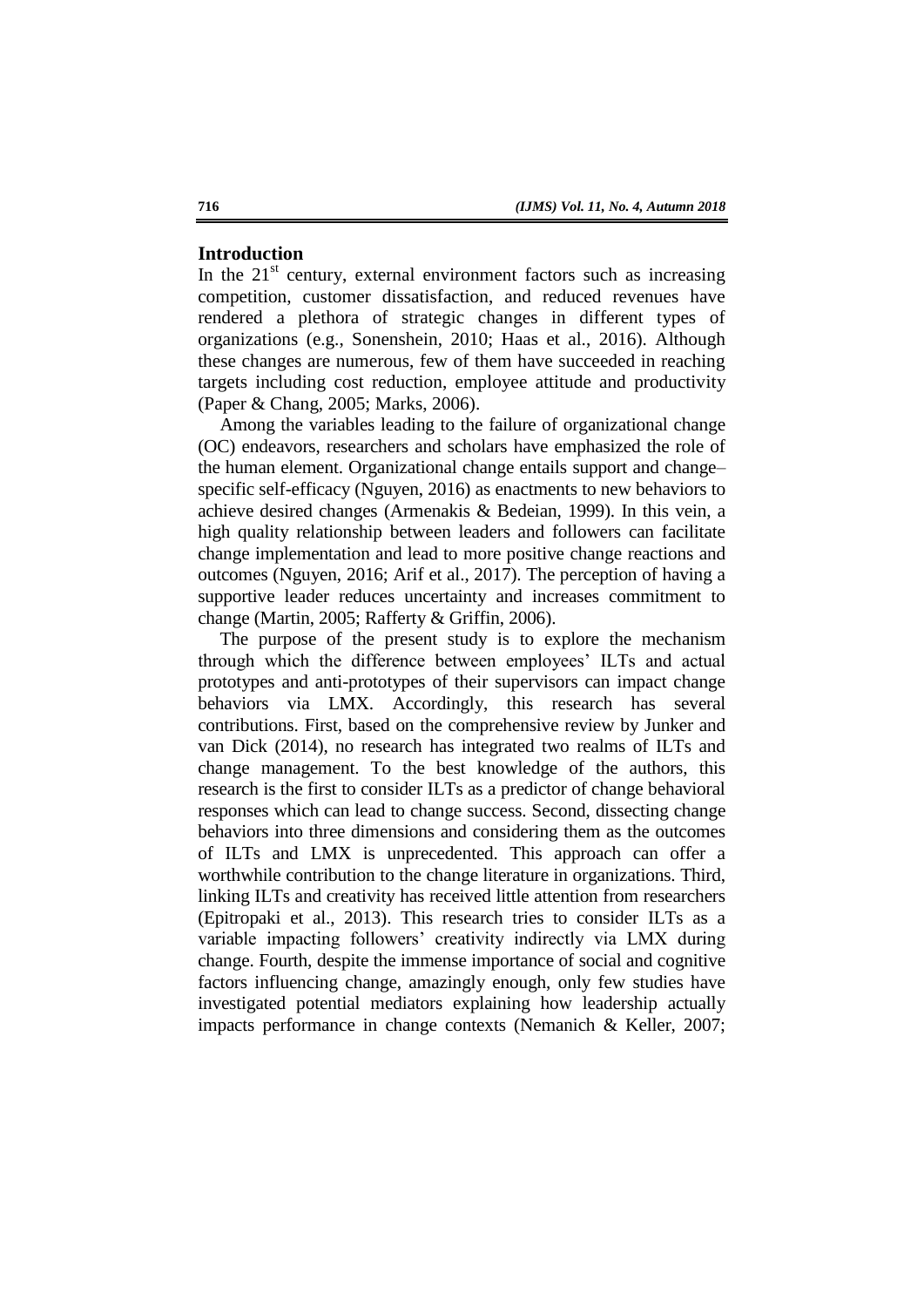Seo et al, 2012).This research introduced LMX as a mediator causing the manifestation of change acceptance when supervisor's traits are congruent with those of leaders.

#### **Theoretical background and hypotheses**

### **ILTs and organizational change behaviors**

Based upon Categorization Theory (Rosch, 1978), people are divided into two main groups of leaders and non-leaders (Lord, 1985). Followers judge managers according to the perceived match between employees' ILTs, some structures and cognitively-formed prototypes singling out ideal or typical leaders, on the one hand, and supervisors' characteristics on the other. Researchers have shown that the more followers' ILTs match the characteristics of a supervisor, the more supervisors' decisions are accepted (Lord, 1985; Epitropaki & Martin, 2005).

Organizational change, as an essence of the survival and prosperity of organizations (Carter et al., 2012), imposes difficulties and tensions in sustaining former levels of performance and mediates the adaptation to new job requirements (Kanfer & Ackerman, 1989). In this regard, showing appropriate leadership can attenuate the detrimental effects of tension and facilitate effective performance (Burke, 2002; Bass & Riggio, 2006). Predominantly, organizational change is investigated through a simple lens of "supportiveness to change" in research. However, Seu et al., (2012) showed that not only supportiveness to change but also resistant behaviors and employee creativity influence success during organizational change.

Change supportive behaviors are the actions employees engage in to actively participate in, facilitate, and contribute to a planned change (Kim et al., 2011). Likewise, creative behavior encompasses innovative insights and ideas consistent with the spirit and objectives of change (Heifetz & Laurie, 2001). In contrast, resistance to change is employees' behavior seeking to disrupt, or challenge the prevailing discourses, assumptions, and power relations (Folger & Skarlicki 1999).

Social exchange theory (Blau, 1964) is a robust organizational behavior paradigm (Cropanzano & Mitchell, 2005) to provide justifications for followers' supportiveness to change. In contrast with purely economic exchanges, social exchanges can only cause the feelings of personal obligation, trust and gratitude (Blau, 1964). As a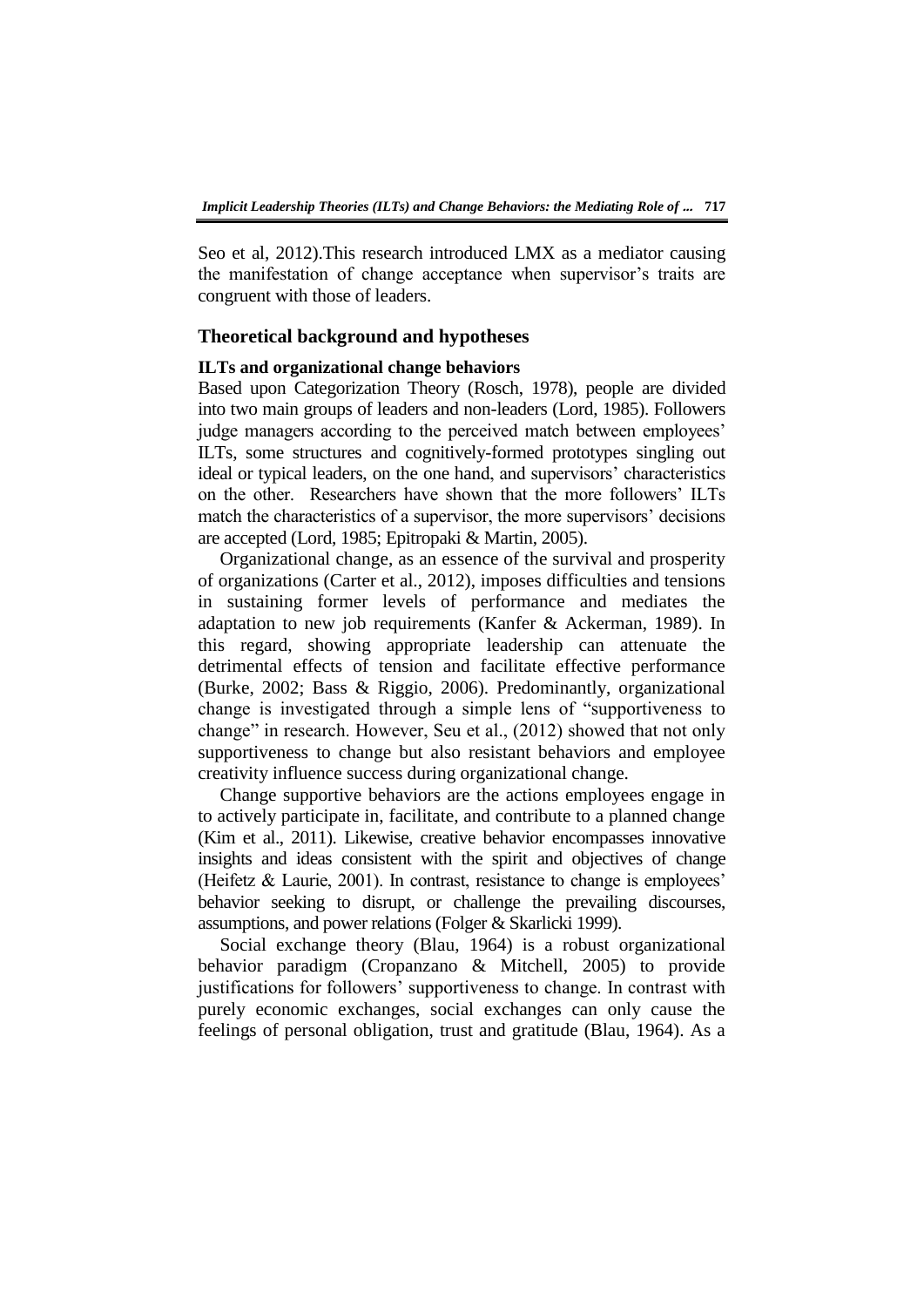focal point, social exchange has roots in reciprocity (Gouldner, 1960), which indicates that the reciprocation of good treatment is a foundation for interpersonal relationships. Supervisors' sympathy, compassion, understanding and wisdom (i.e., leaders' prototypes based on Offermann et al. (1994)) can be regarded as leaders' favor and help; therefore, followers may feel indebted to the understanding of the leader, which can provide the preconditions for followers' support. In other words, social exchange theory can be the main pillar of commitment-based HR practices (Neves et al., 2018) and can guarantee employees' support during change.

In organizational change research, change agents are in the center of attention (Neves et al., 2018). Change agents (i.e., leaders) are purported to know what they are doing and whether they are doing it well. Uncertainty, risk and fear from failure are inherent to change. Therefore, organizational change faces the barriers of resistance to change. Based on uncertainty reduction theory (Berger & Calabrese, 1975), individuals try to minimize uncertainty in their relationships with others before any action. This is the outcome of individual's endeavor to "make sense" of the environment. Change agents play critical roles in change. ILTs are used by individuals as a sense making function (Weick, 1995). Based on these points, when leaders behave aligned with the interests of their subordinates and deter from harming them (i.e., they fit their ILTs), employees are more certain, secure and inclined to compensate the treatment through showing loyalty to their organization in which these leaders act as change agents.

The componential theory of organizational creativity (Amabile, 1988) provides support for the importance of leaders' support. This theory states that the perceived work environment impacts individual creativity significantly; it highlights local leader as an important element impacting subordinate's creativity. According to Offermann et al. (1994), a leader is characterized by inspiration and dynamism, both of which influence creativity (Jyoti & Dev, 2015).

Using MLQ-5R, Bass and Avolio (1989) demonstrated that leadership prototypes correlate with those of transformational leaders. Based on their research, Bass (1997) claimed that when people conjure up a picture of a prototypical or an ideal leader, transformational leaders are selected. In an international point of view,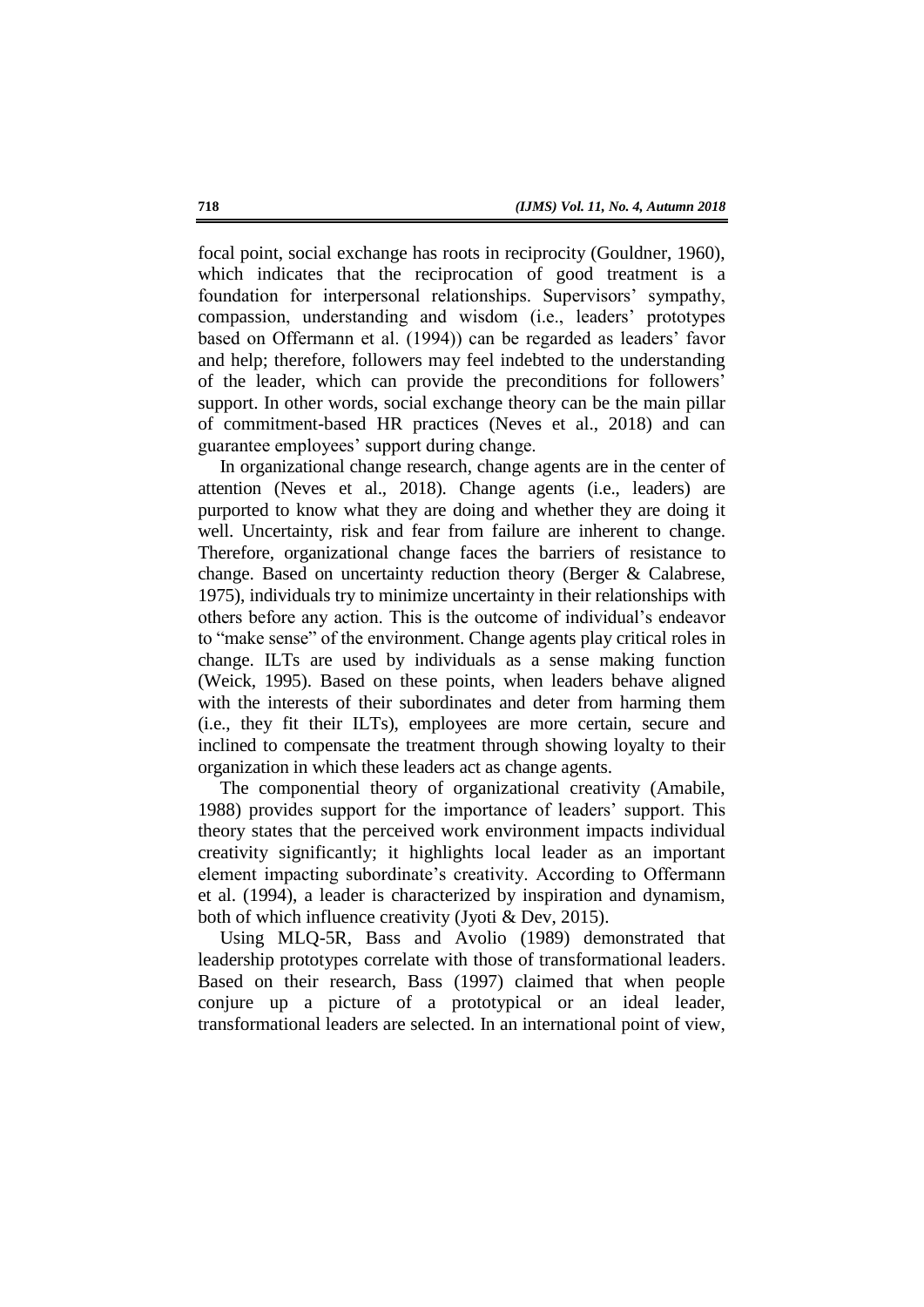the results of GLOBE project also supports this idea and demonstrates that Culturally endorsed Implicit Leadership Theories (CLT) are related to charismatic/transformational leadership (Den Hortog et al., 1999). The findings of the research done by Seo et al. (2012) showed transformational leadership (i.e. the explicit form of ILTs in leaders) influenced supportive, creative and resistant behaviors of employees via positive affect and commitment to change. Hence, it is assumed that the congruence between followers' ILTs and their recognized ILTs for their current supervisors (Congruence<sup>1</sup>) at the time of organizational change can mitigate resistance to change and increase support for it. Hence, it is hypothesized that:

H1: Congruence on prototypes will have a positive effect on support for change (Hypothesis 1a), a negative relationship with behavioral resistance to change (Hypothesis 1b) and a positive relationship with creative behavior for the change (Hypothesis 1c).

H2: Congruence on anti-prototypes will have a negative effect on support for change (Hypothesis 2a), a positive relationship with behavioral resistance to change (Hypothesis 2b) and a negative relationship with creative behavior for the change (Hypothesis 2c).

### **The mediating role of LMX**

**.** 

Under the conditions of change, it seems essential that followers access adaptive resources including personal support from managers, free-flowing information and reciprocate this relationship in order to fine-tune changes and sustain high levels of effort at work (Weick & Quinn, 1999, Caldwell et al., 2004). This surmises that the quality of relationship between leaders and followers is more than necessity for a successful change.

Based upon Leader-Member Exchange (LMX) theory, supervisors establish close relationships with only a few subordinates with whom they have high-quality dyadic interactions (Graen & Uhl-Bien, 1995; Graen, 2004). This theory distinguishes low-quality and high-quality relationships by specifying the former with rudimentary exchanges falling under the basic employment contract, whereas the latter is

<sup>1.</sup> Congruence is used as the word representing "The congruence between followers' ILTs and their recognized ILTs for their current supervisors" in order to shorten the text and abstain from repeating the long phrase.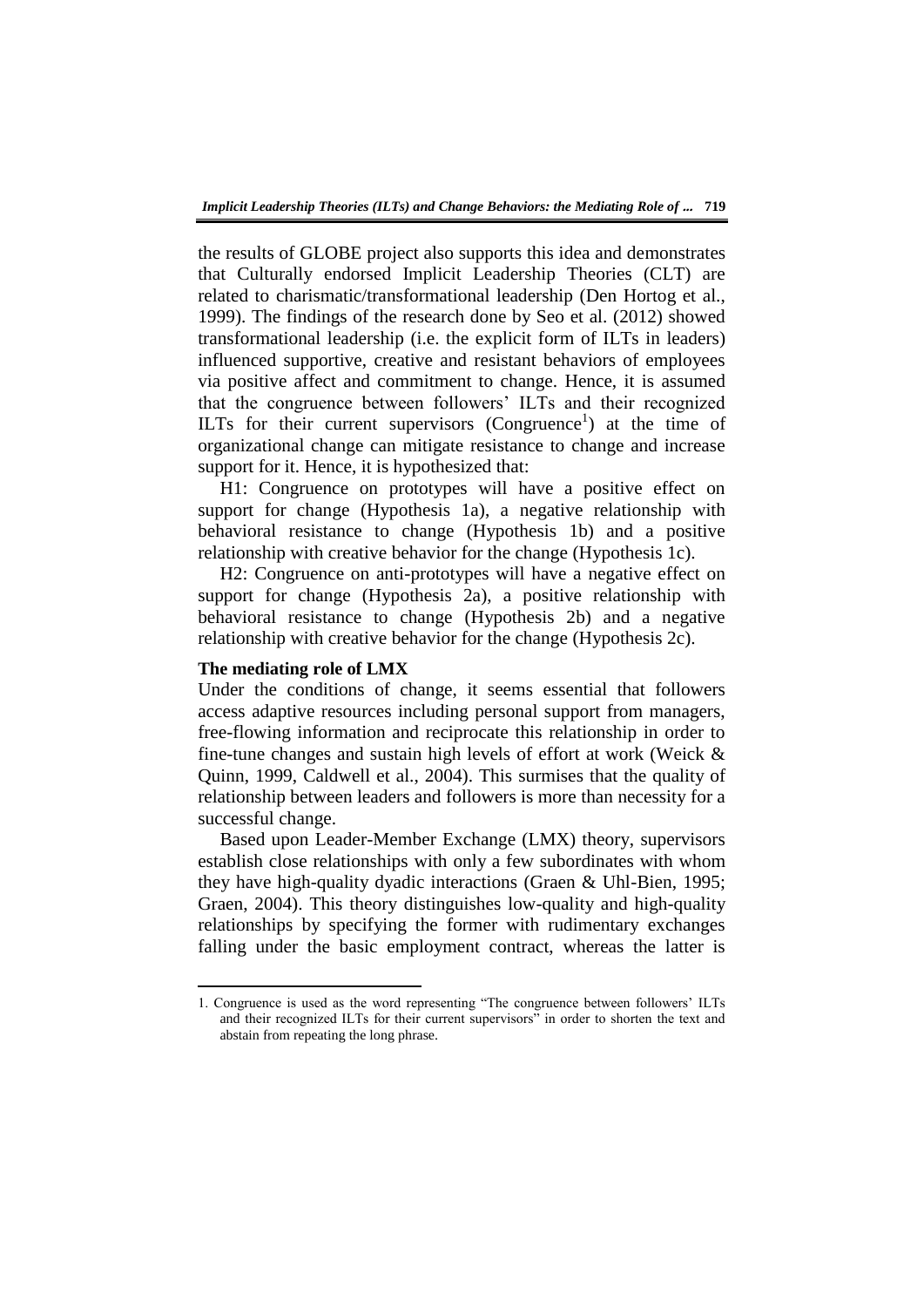characterized by liking, loyalty, and professional respect between leaders and employees (Dienesch & Liden, 1986). High quality relationship is partially contingent upon the match between followers' leader schema and how their actual one is (Epitropaki & Martin, 2005' Topakas, 2011; Tram-Quon, 2013).

H3: Congruence on prototypes will affect LMX positively.

H4: Congruence on anti-prototypes will affect LMX negatively.

Transformational leadership as a prototypical leadership has been shown as a behavioral style of leadership having a positive impact on continuous incremental organizational change through a high quality relationship (Carter et al., 2012). In return, high quality relationship boosts positive energy (Kahrobaei & Mortazavi, 2016), trust (Hess, 2010), affective commitment (Epitropaki & Martin, 2005) and reduces uncertainty (Epitropaki & Martin, 2005), which are the necessary predictors of behavioral change response (Seo et al., 2012).

Based on the Theory of Coordination (Quinn & Dutton, 2005), the relationship between interpersonal connections and energy acts as the "interplay of speech acts and energy" (Quinn, 2007, p.79). Highlighting energy can engender senses of belongingness, competence and autonomy. Atwar and Carmeli (2009) posited that LMX can positively be linked to energy, causing a high level of involvement in creative work which is the bare-bones essential of aversion from old ways and developing new approaches (Seo et al., 2012). Moreover, consistent with the Theory of Coordination in the workplace, relational leadership forms positive social exchanges between the leader and follower. According to Dutton (2003), high quality relationship leads to positive emotions including joy and interest, helping individuals boost their capacity to think and act in the moment.

High quality LMX can function as an antidote for resistance to change. Research has already shown that cynicism about organizational change, a major building block of change resistance, is curtailed when leaders show transformational leadership behavior (Bommer et al., 2005). Moreover, it is shown that LMX quality functions as a moderator for the relationship between managerial influence tactics and employee resistance to organizational change (Furst et al., 2008). They postulated that employees' interpretations regarding managerial influence behaviors can strengthen dyadic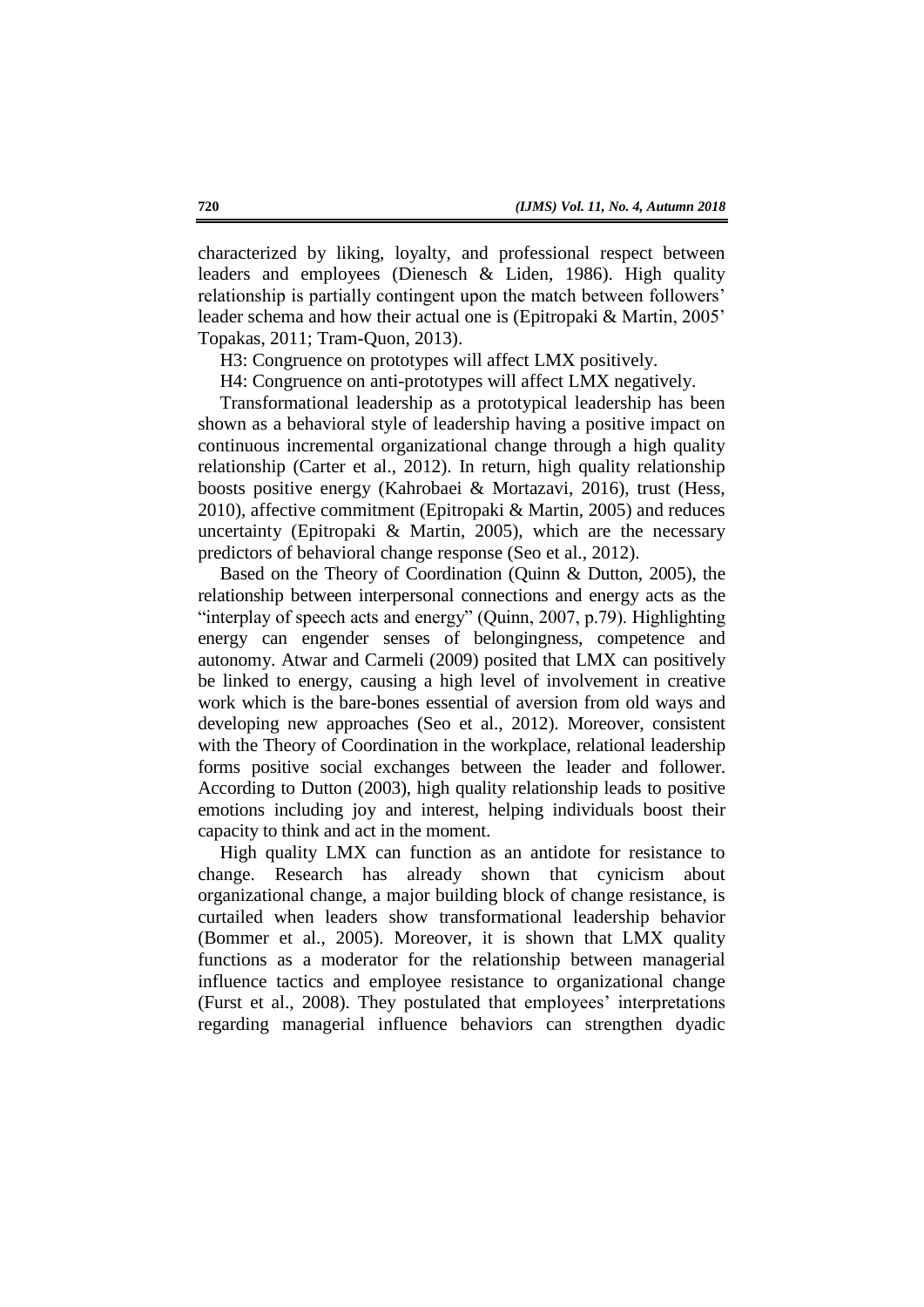relationship between managers and employees. For high quality LMX, ingratiation can be conducive to lower resistance. Alternatively, employees attribute sanctions and legitimization tactics to situational factors, reducing the likelihood of their resistance against change.

To sum up, it is postulated that the matching process of "ideal" profile–actual manager" (Epitropaki & Martin, 2005, p. 670) is likely to cause employees to get engaged in the appraisal of their managers' behavior and ultimately make followers be more responsive to change behaviorally via high-quality relationships. Hence, it is hypothesized:

H5: LMX quality will be positively related to employees' support for change (H5a), negatively related to behavioral resistance to change (H5b) and positively to behavioral creativity to change (H5c).

H6: LMX quality mediates the relationship between Congruence and employees' behavioral response to change.

The two conceptual models of this study are shown in Fig 1.



**Fig. 1. Proposed conceptual models**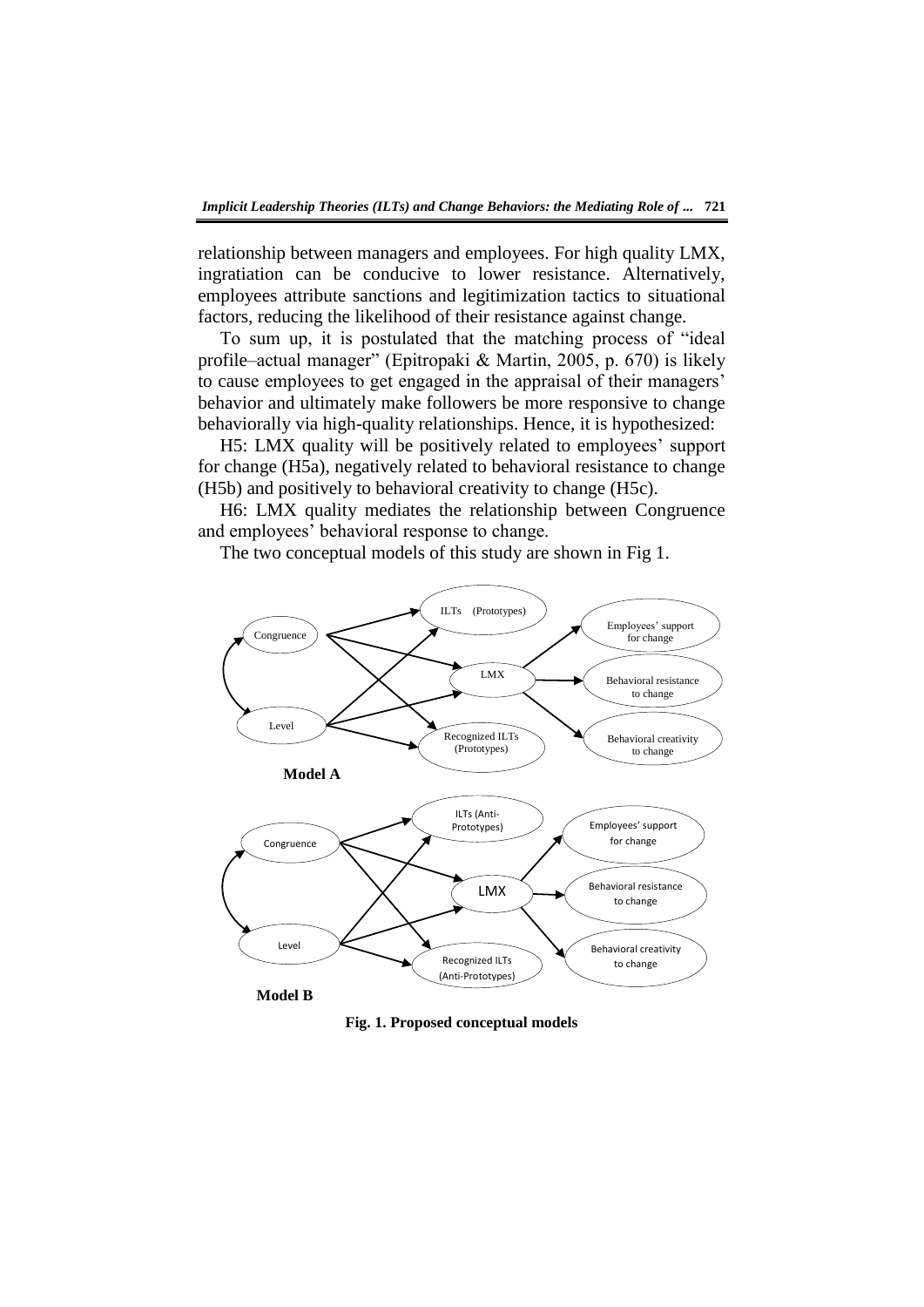### **Method**

#### **Design and Participants**

In order to test the proposed hypotheses, questionnaires were distributed to a sample of English teachers at different branches of an English language institute in three major cities of Iran. The books and methods of teaching changed in this institute which has more than 50 branches all over the country. Consequently, teachers had to adapt themselves to the new system. In this research, we tried to test our hypotheses through data acquired from English language teachers.

In this research context, the relationship between English teachers and branch managers (who have good experience and knowledge of English teaching) likens leader- follower relationship for several reasons. First, the teachers are periodically observed to make sure they teach in accordance with the teaching methodology. This interaction can shape managers' influence on the teachers to reach organizational goals. This is in the heart of leadership definition (Yukl, 2013). Second, some managers are English teachers' colleagues and teach and manage simultaneously. This can increase the interaction between managers and teachers to highlight the leader-member interaction. Third, some authorities are delegated to branch managers to make necessary changes in the branches. Therefore, branch managers can at times break the shell of administration and management and function as leaders.

Three questionnaires were administered to gather data from teachers. These teachers teach basic to advanced level students. They have a wide range of ages with diverse tenures. Some are full-time (teaching for minimum 24 hours a week) and some are part-time. After the acquisition of research department permission, the managers of the branches were informed and the emails of the teachers willing to participate in this research were sent to one of the authors. For this research, we applied convenience sampling, a non- probabilistic method, (Martinez-Mesa et al., 2016) since some teachers were absent or unwilling to take part in this research.

At time 1, which was two months before the initiation of change, the first online questionnaire was distributed in 36 branches to 512 teachers. In total, 422 coded questionnaires were collected with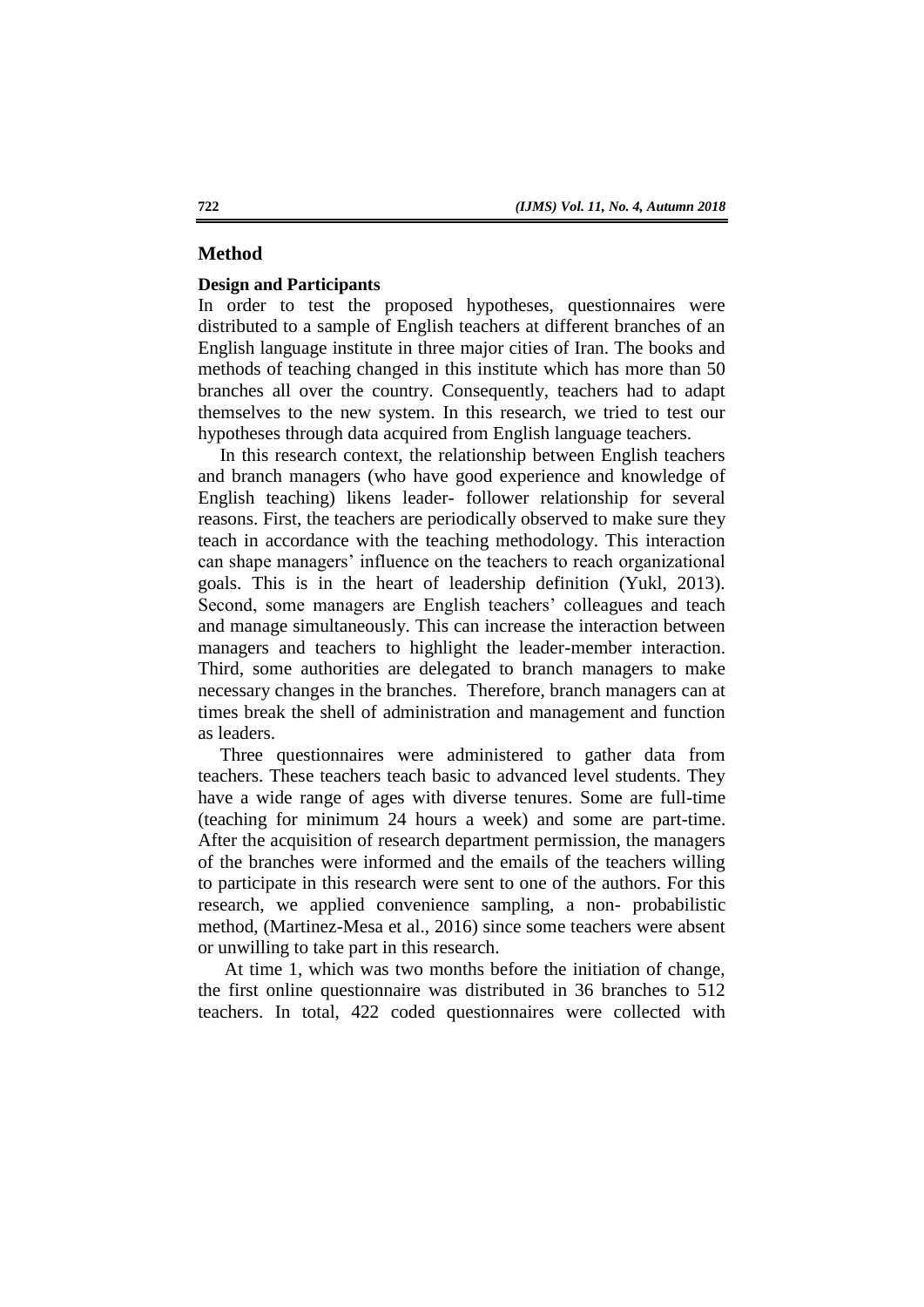complete data with a response rate of 82%. One code was assigned to each questionnaire and the participants were asked to write it on the second and third questionnaires they were going to receive. At this stage, they were reassured that all their answers will remain completely confidential. In the first questionnaire, they were asked to rate their implicit leadership theories and the characteristics of their managers according to the same listed traits.

After three weeks, the second questionnaire comprising of LMX items was electronically sent to the email addresses formerly-written on the first questionnaire. After two reminders, 351 complete questionnaires were received after a week. Two months later (approximately a month after change), the last online survey including demographic information and behavioral responses to change questionnaire was sent to those who had completed the second form. Again, they were asked to write down their codes on the questionnaires so that the participants could be anonymously traced.

On the whole, from 351 participants in the two first stages, 296 teachers cooperated during all the three phases, representing 84% of the total participants during approximately five months. 61% percent of the participants were female, and 68% worked full time. Participants' ages were from 19 to 38 years, with a mean of 25 years. Average organizational tenure was approximately 5 years. 16 percent of them had diploma's degree, 59 percent bachelor's degree and the rest had master's degree.

### **Measures**

The questions were originally in English; therefore, they were converted to Persian through an iterate process. In this regard, three bilingual Persian and English scholars were employed. To increase the accuracy of translation, back translation method was applied. First, English questions were translated to Persian and then the outcome was translated back to English by an English-Persian expert to make sure a high degree of accuracy in the translation (Brislin, 1989).

*Implicit Leadership Theories (ILTs) and Recognized Implicit Leadership Theories (RILTs).* A slightly modified version of the 21 item test was applied to assess teachers' ILTs and their RILTs (Epitropaki and Martin, 2004). On this scale, participants rated items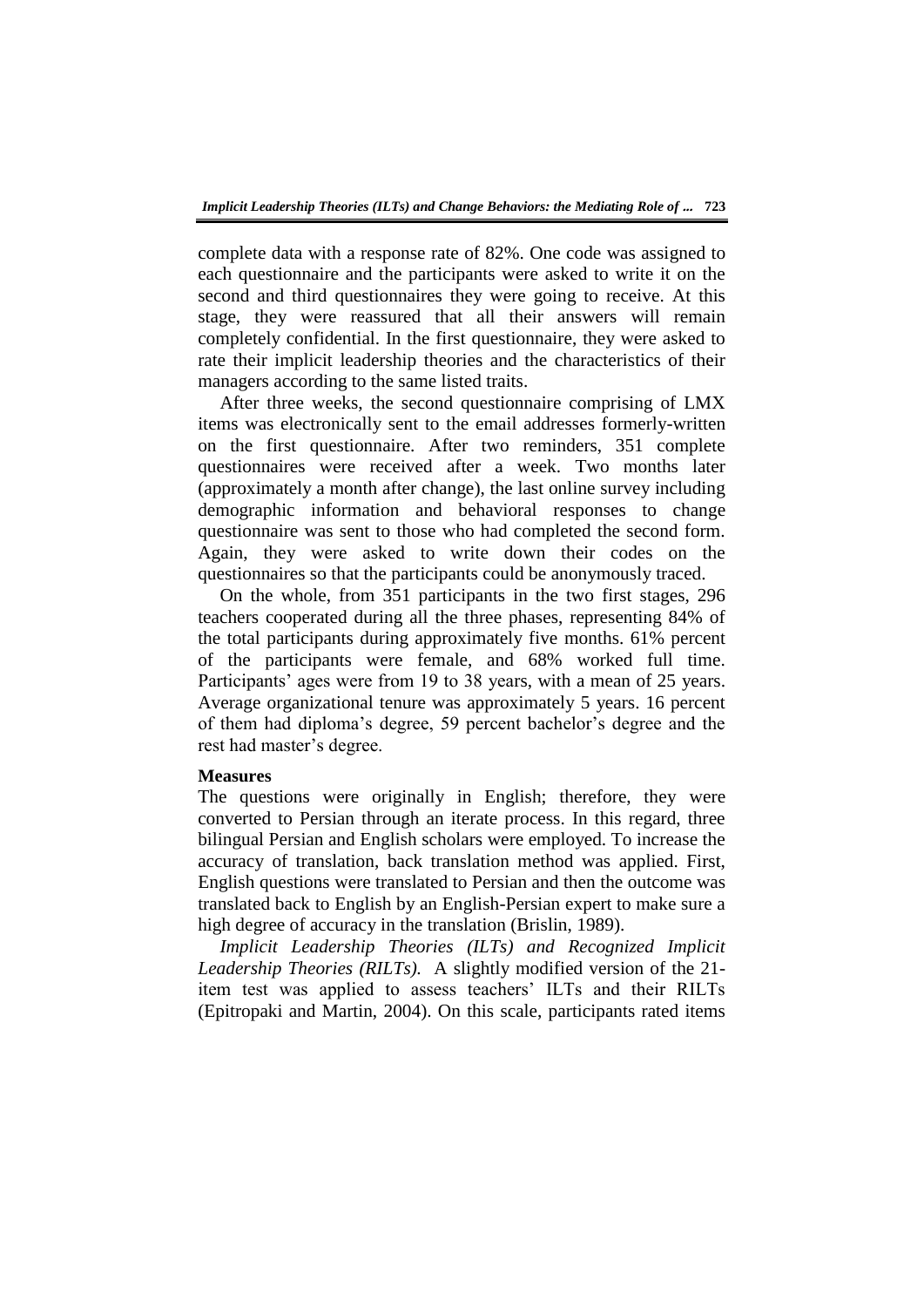on 9-point scales (from not at all characteristic to extremely characteristic) depending on whether they thought each of the 21 traits (e.g., "Domineering," "Educated") was the characteristic of an ideal leader and their actual leader, with no additional definition of the term "leader" provided (Offermann et al., 1994). The scale included six dimensions: dedication, intelligence, masculinity, sensitivity, dynamism, and tyranny. Cronbach's alpha indicated acceptable internal reliability in this study for both ILTs and RILTs: prototypes (dedication  $\alpha$ =0.81 and 0.77; intelligence  $\alpha$ =0.89 and 0.84; sensitivity  $\alpha$ =0.83 and 0.89; dynamism  $\alpha$ =0.83 and 0.85; and anti-prototypes (tyranny  $\alpha$ =0.85 and 0.78 and masculinity  $\alpha$ =0.84 and 0.89). In the questionnaire, first ILTs were measured and then the respondents were asked to rate their managers according to the same scale. The results of a CFA conducted with the main sample to further evaluate the sixfactor plus one second-order factor structure for this measure showed a good fit for both ILTs  $(\chi^2 = 15.84$ , df= 9; RMSEA= 0.06; CFI= 0.98; TLI=0.97) and RILTs  $\chi^2$  = 22.76, df = 9; RMSEA = 0.08; CFI = 0.93; TLI=0.91). Also, independent t-tests demonstrated that mean scores of the respondents for different traits of ILTs and RILTs were not biased by the order of questions.

*Behavioral responses to change*. In order to measure the three dimensions of change responses, various scales were utilized. Behavioral support was measured by selecting four items from Herscovitch and Meyer's (2002) scale of behavioral support for change. These items were measured through a 5-point scale ranging from 1=strongly disagree to 5=strongly agree to show the degree of engagement in some tasks to support change (e.g., "I've put in a good deal of effort in trying to do what I can to make the change succeed"). The Cronbach's alpha of this scale was 0.88.

Second, in order to measure resistance to change, two questions from Herscovitch and Meyer (2002) were selected. Participants scored the questions through a 5-point Likert scale to show the degree of resisting or sabotaging change initiatives (e.g., "When we have been asked to do new things as a part of the change in the new education system, I have just kept to what I had been doing before the change"; alpha $=$ .79).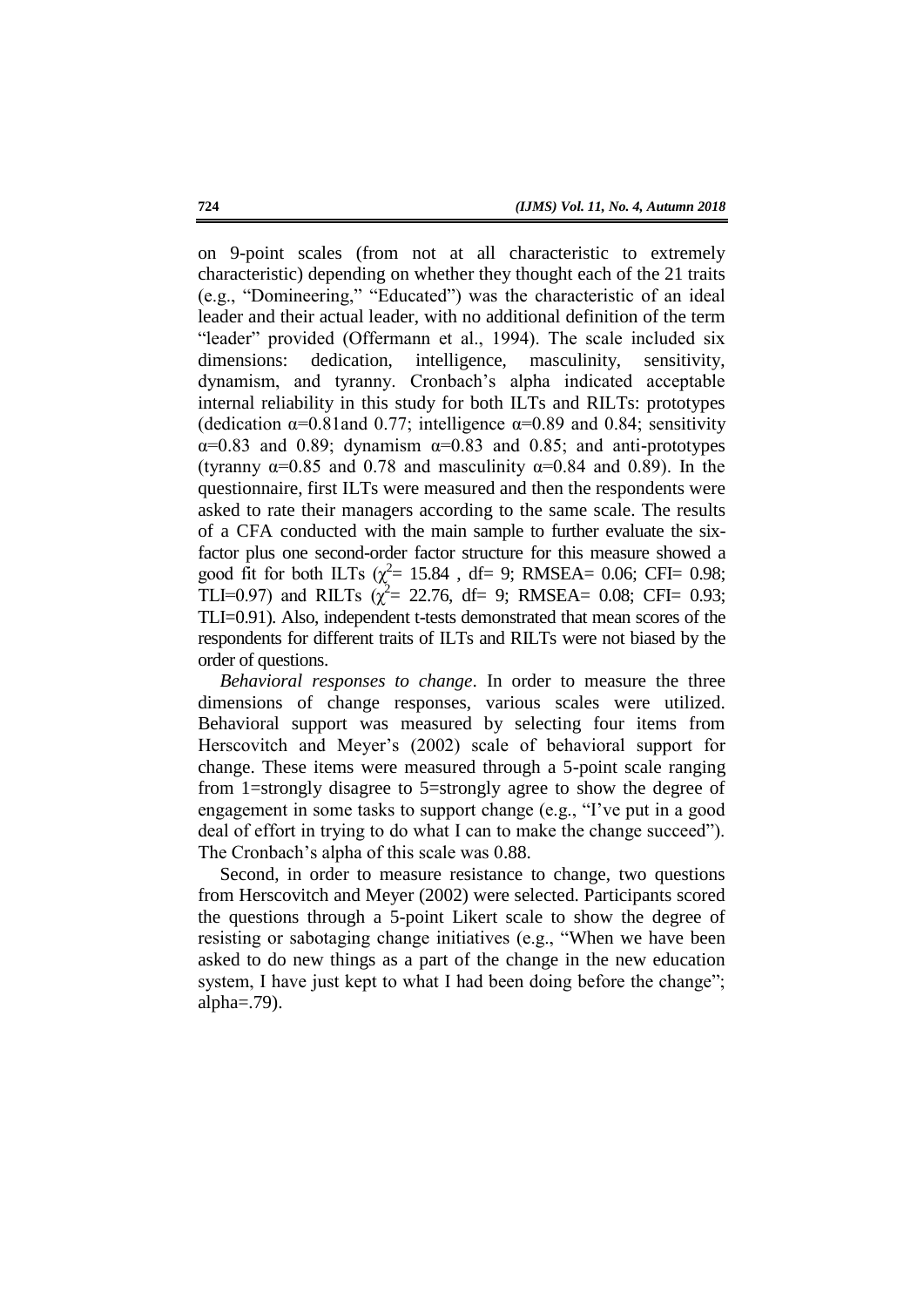Third, the questionnaire developed by Zhou and George (2001) was used to measure creative behavior for change. Six out of 13 items were selected to measure the rate at which the participants suggest novel and creative ideas for the sake of improving change initiations and/or performance. Other questions pertaining to general inclination to be creative are excluded. A sample question is "I have come up with innovative solutions to problems that the changes have brought to my work group." The questions were measured through a 5-point scale (alpha=.87). Having used Confirmatory Factor Analysis (CFA), the authors proved the validity of the three dimensions of behavioral change response factors and demonstrated that these factors construct the proposed second order factor structure ( $\chi^2$  = 196.82, df = 35, RMSEA= 0.07, CFI= 0.95, TLI= 0.93).

*LMX.* We measured LMX by using the LMX 7 scale from Graen and Uhl-Bien (1995). Meta-analytical evidence has indicated that, in comparison with other available scales, this scale has the best psychometric properties as well as the highest relationships with outcome variables (Gerstner & Day, 1997). A sample question is ―How well does your supervisor understand your problems and needs?" Participants replied through using a 5-point Likert-type scale (1 = not a bit to 5 = a great deal). Cronbach's  $\alpha$  was .89.

*Control variables.* In this study, several variables affecting the results systematically were controlled. Research has shown that more experienced employees are bound to react to organizational change more unfavorably (e.g., van Dam, Oreg, & Schyns, 2007). Moreover, since participants were from different institutes and experienced change differently, two items were considered as control variables in this research. Change significance, showing respondent's perception of change significance to the organization, was measured through a 7- Likert scale (1= minor, 7=extremely major). Furthermore, change impact, indicating the impact of change on job performance, non-work life and organizational climate, was measured through a 7-Likert scale (1=large negative effect, 7=large positive effect). The alpha coefficient was .85.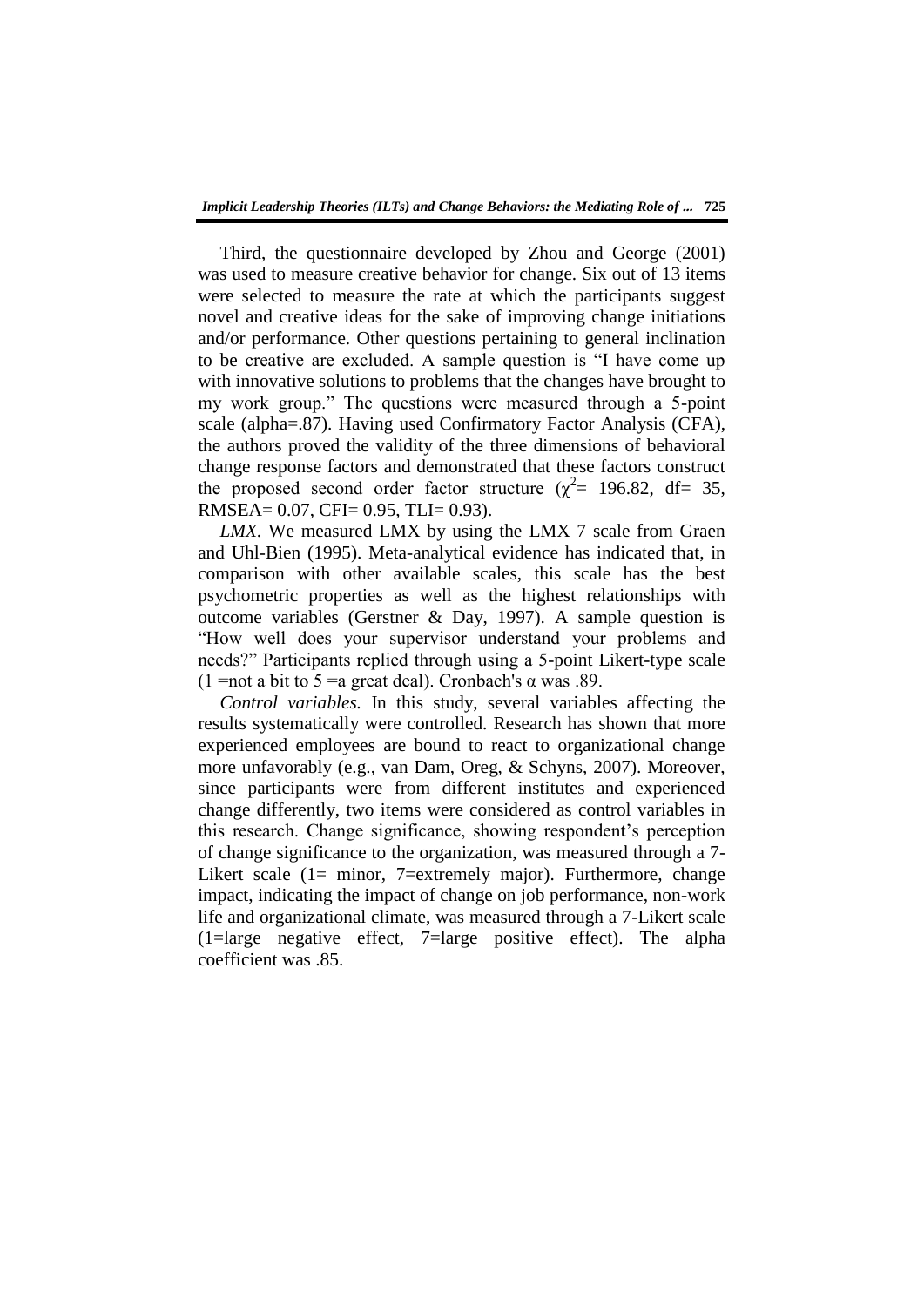#### **Data analysis**

In order to analyze data and test the hypothesized model, structural equation modeling (SEM) was applied to test hypotheses. The data were analyzed by the IBM SPSS Amos 22 software (Aurbackle, 2013). The robust method of maximum-likelihood estimation was used, because it is based upon a testing approach that takes nonnormality into consideration, too (Hu, Bentler, & Kano, 1992; Byrne, 1994). Before testing the hypothesized structural models, a two-stage analysis proposed by Anderson and Gerbing (1988) was carried out. In this analysis, the measurement model was estimated through measuring latent constructs, inter-correlations and factor loadings. Following different researchers such as Williams and Hazer (1986), Joreskog and Sorborn (1986) and Moorman (1991), in this study, multiple and single indicators were both used to represent the latent variables.

To test the structural model, we employed Latent Congruence Modeling (LCM). In this research, the authors tried to find the effects of the gap between followers' ILTs and their ratings for their supervisors on change behavioral responses via LMX. Drawing on recent debates about congruence assessment (Edwards, 2009; Cheung, 2009), LCM is a technique having the capacity to partial out measurement error, in which first order latent factors are modeled (with error associated with indicators) and then second order factors model the level (mean) and congruence (difference) of these latent factors (Chueng, 2009).

To elaborate on the selection of LCM method, in this research, two variables of ILTs for a typical leader and the current leader should be considered. Receiving higher scores on the scale of ILTs does not necessarily mean that the current supervisor is judged as a typical one. As an example, one may believe that having dress sense is sufficient for a typical leader; as a result, the current supervisor who wears very expensive and high quality clothes may not receive more credit for wearing such clothes. Hence, for each trait, one score is for the typical leader and one for the current supervisor, and the gap between these scores is the determiner of how much current supervisor is judged as a typical leader.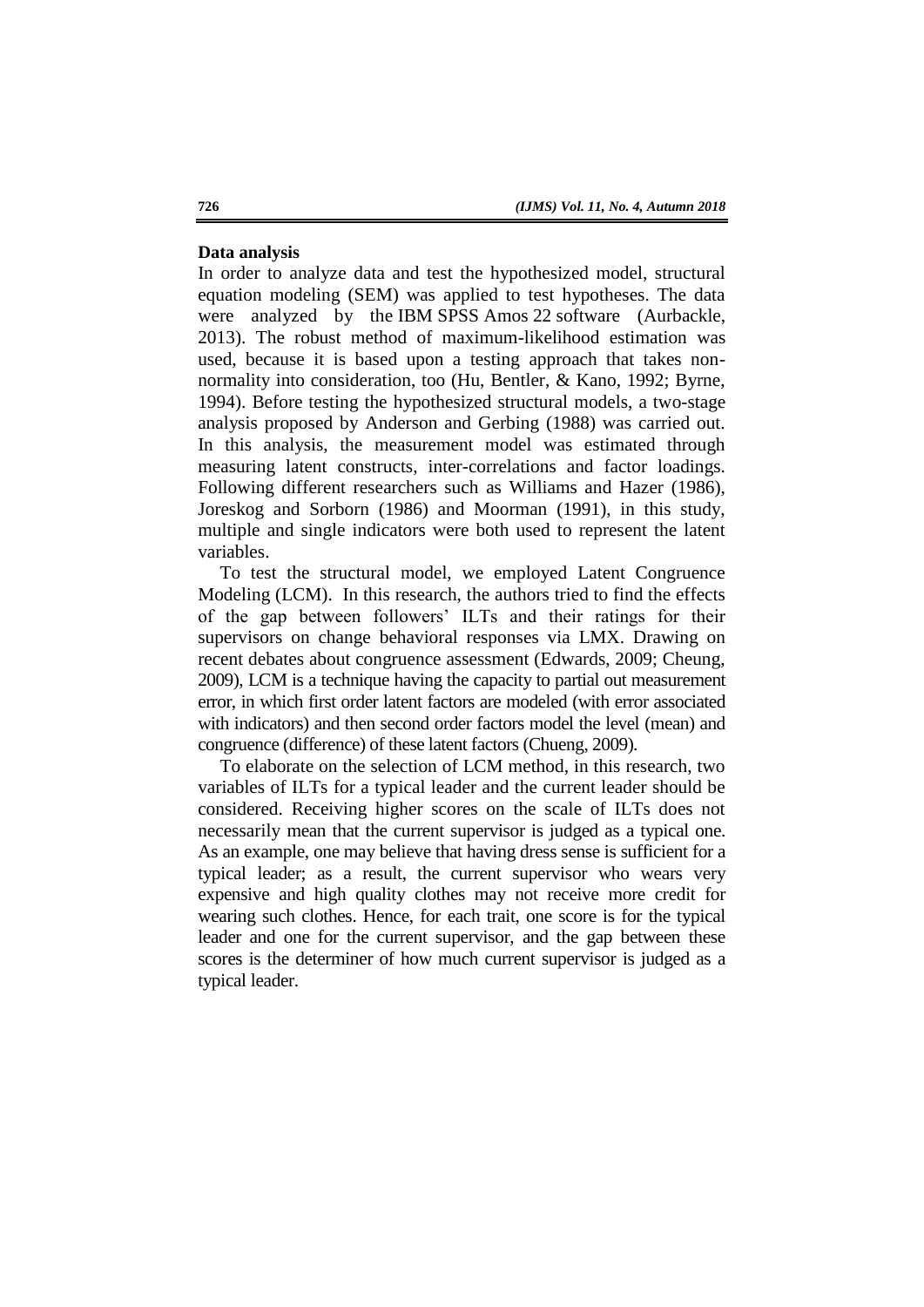**Table 1**. **Means, standard deviations, ranges, zero-order correlations, and reliabilities of major study variables**

| Mean                         | <b>SD</b> | $\mathbf{1}$ | $\mathbf{2}$                   | 3                                            | 4    | 5              | 6 | 7 | 8                                          | 9 | 10                            | 11                                                                                                         | 12                                                                                                                                                   |
|------------------------------|-----------|--------------|--------------------------------|----------------------------------------------|------|----------------|---|---|--------------------------------------------|---|-------------------------------|------------------------------------------------------------------------------------------------------------|------------------------------------------------------------------------------------------------------------------------------------------------------|
| 42                           | 6.12      | ٠            |                                |                                              |      |                |   |   |                                            |   |                               |                                                                                                            |                                                                                                                                                      |
| 1.58                         | 0.49      | 0.02         |                                |                                              |      |                |   |   |                                            |   |                               |                                                                                                            |                                                                                                                                                      |
| 12                           |           |              | 0.01                           | ٠                                            |      |                |   |   |                                            |   |                               |                                                                                                            |                                                                                                                                                      |
| 3.12                         | 1.46      | 0.13         | 0.12                           | 0.02                                         |      |                |   |   |                                            |   |                               |                                                                                                            |                                                                                                                                                      |
| 2.81                         |           |              | 0.11                           |                                              |      |                |   |   |                                            |   |                               |                                                                                                            |                                                                                                                                                      |
| 8.23                         | 1.01      | 0.10         | 0.02                           | 0.01                                         | 0.01 | 0.02           |   |   |                                            |   |                               |                                                                                                            |                                                                                                                                                      |
| (Anti-<br>2.56               | 1.35      | 0.08         | 0.05                           | 0.10                                         | 0.10 |                |   |   |                                            |   |                               |                                                                                                            |                                                                                                                                                      |
| ILTs<br>6.36                 | 1.54      | 0.03         | 0.01                           | 0.02                                         | 0.08 |                |   |   |                                            |   |                               |                                                                                                            |                                                                                                                                                      |
| 9. Recognized ILTs<br>4.59   | 1.87      | 0.01         | 0.03                           | 0.01                                         | 0.01 |                |   |   |                                            |   |                               |                                                                                                            |                                                                                                                                                      |
| Leader-member<br>3.88        | 0.91      | $-0.06$      | 0.12                           | 0.01                                         | 0.02 |                |   |   |                                            |   |                               |                                                                                                            |                                                                                                                                                      |
| 11. Employee support<br>3.21 | 0.88      | 0.02         | 0.02                           |                                              |      |                |   |   |                                            |   |                               |                                                                                                            |                                                                                                                                                      |
| Behavioral<br>2.02           |           |              | $-0.01$                        | 0.02                                         | 0.03 |                |   |   |                                            |   |                               |                                                                                                            |                                                                                                                                                      |
| Behavioral<br>3.45           |           |              |                                | 0.02                                         |      |                |   |   |                                            |   |                               |                                                                                                            |                                                                                                                                                      |
|                              |           | 0.001        | 3.78 0.87**<br>$0.93$ $0.21**$ | $0.92 \quad 0.33***$<br>$0.78$ $0.21**$ 0.03 |      | $-0.15$ 0.83** |   |   | $-0.10$ $-0.22**$<br>$0.03$ $0.31**$ -0.03 |   | $-0.01$ $-0.14**0.33**0.20**$ | $0.02$ $0.34**$ $-0.08$ $0.68**$ $-0.29**$<br>$-0.03$ $-0.28**$ 0.02 0.25** $-0.20**$ 0.42** 0.81** 0.40** | $0.01$ $0.20**$ $0.24**$ $-0.38**$ $0.25**$ $-0.39**$ $-0.37**$<br>$0.18*$ $0.21**$ $0.19**$ $-0.14**$ $0.38**$ $0.27**$ $0.12**$ $0.62**$ $-0.43**$ |

\*\*  $p<0.01$ , \*\*  $p<0.001$ 

#### **Results**

In table 1, means, standard deviations, zero-order correlations, and reliabilities of major study variables are shown.

*Measurement models.* Some confirmatory factor analyses were conducted in order to examine whether the data lent support to the assumption that latent variables were separate. The results revealed that the proposed models fit the data well (For model A:  $\chi^2$  (309,  $N=296$  = 440.05; RMSEA= 0.06; CFI= 0.96; TLI= 0.92, for model B:  $\chi^2$  (215, N=296) = 264.12; RMSEA= 0.07; CFI= 0.96; TLI= 0.95). According to data-fitness rules, CFI and TLI were both more than 0.9, the normed chi-square measure  $(\chi^2/df)$  falls in the range of 1 and 5 (Schumacker & Lomax, 1998) and the RMSEA value was in the acceptable range of 0.05 and 0.08 (Browne & Cudeck, 1989). Therefore, both models indicated good data fitness. Furthermore, the tested models showed all factor loadings and factor covariances were significant (ranged from 0.79 to 0.94, with t values ranging from 6.45 to 12.71 supporting convergent validity).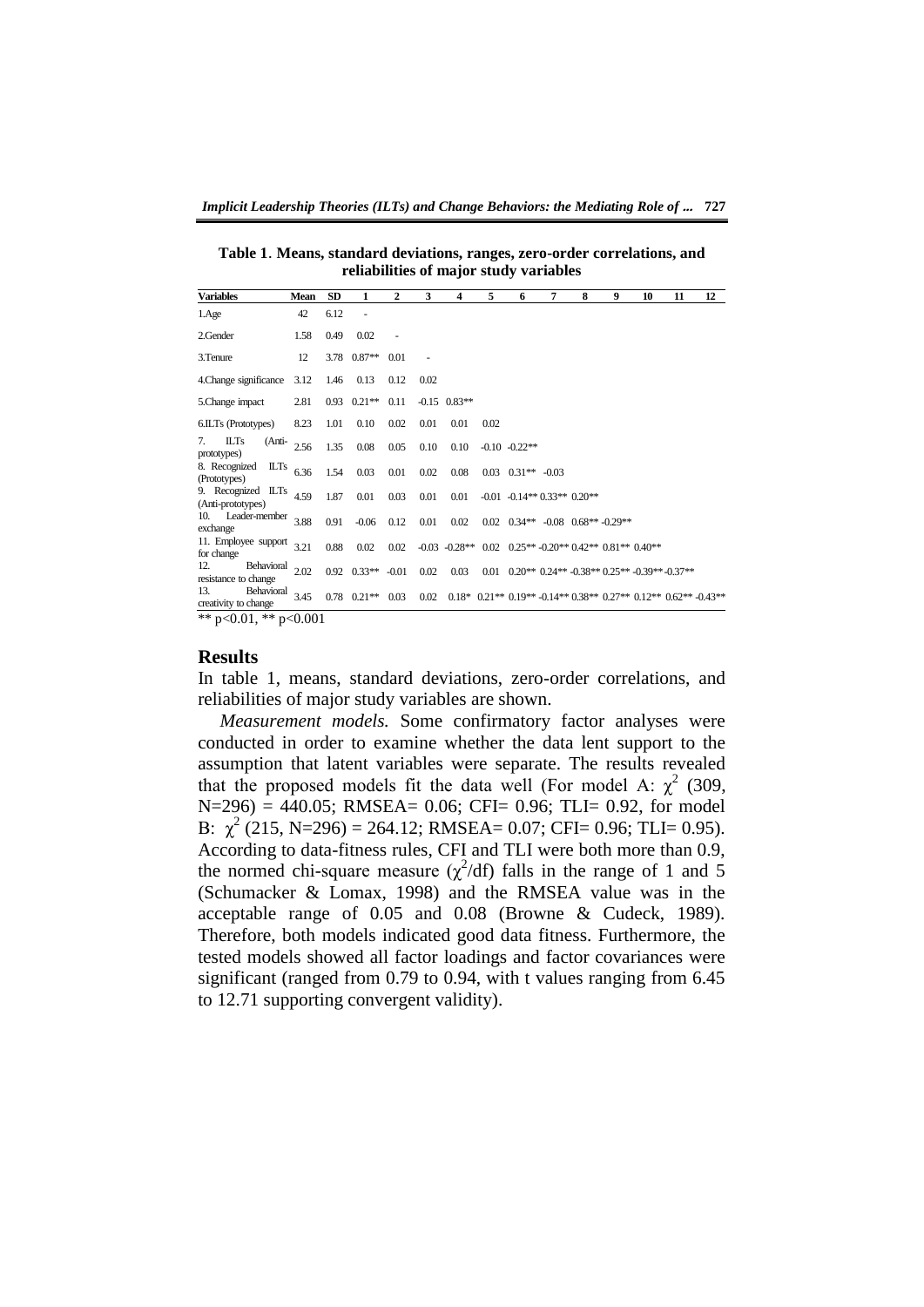In order to assess discriminant validity, the confidence intervals  $(\pm 2\sigma)$  were tested for the correlation estimates between two constructs to check if it contains 1.00. The results demonstrated that 1.00 was not within the confidence interval ranges.

*Structural model.* In order to test the effects of match between ILTs and recognized ILTs on LMX and change behavior response, Latent Congruence Modeling (LCM; Cheung, 2009) was conducted. LCM is a method emanating from Structural Equation Modeling, which has the capability to test the predictors of both absolute Level (i.e. mean) and difference (i.e. congruence) between two construct measures at the same time. LCM has some distinctive positive points in comparison with previously applied techniques to measure the effects of congruence. First, it controls and estimates measurement errors; second, it has the ability to assess measurement equivalence of the congruence components; third, it has the capability to analyze several congruence constructs and different functions (dependent variables, mediators or outcomes). Last but not least, this technique can examine the antecedents and outcomes of both congruence and its components.

In Latent Congruence Modeling (LCM), two higher order factors of "the mean (level) and difference (congruence) of two interdependent component measures" are generated (Cheung, 2009. p.8). Accordingly, Cheung (2009) specified the factor Level as the mean of Y1 (Recognized ILTs) and Y2 (ILTs) and operationalized it as a latent factor having fixed factor loadings of 1 on Y1 and Y2. Congruence is operationalized as the difference between Y1 and Y2 and is modeled as a latent factor with fixed factor loadings of -0.5 on Y1 and 0.5 on Y2.

Utilizing the strategy offered by Bollen (1989) and Kelloway (1998), after acquiring fitness indices of the fully mediated structural model, a series of nested models was tested (from the least restricted one to more restricted models). First, for the proposed models, fully mediated models were tested (Models A and B). In the next step, three paths were added from the congruence to change behavior variables to form the partially mediating model (Models 1A and 1B). Then in Models 1A and 1B, all paths to LMX were constrained to zero (Models 2A and 2B). In this model, the mediating factor was omitted. According to the past research, (e.g., Epitropaki and Martin, 2005), a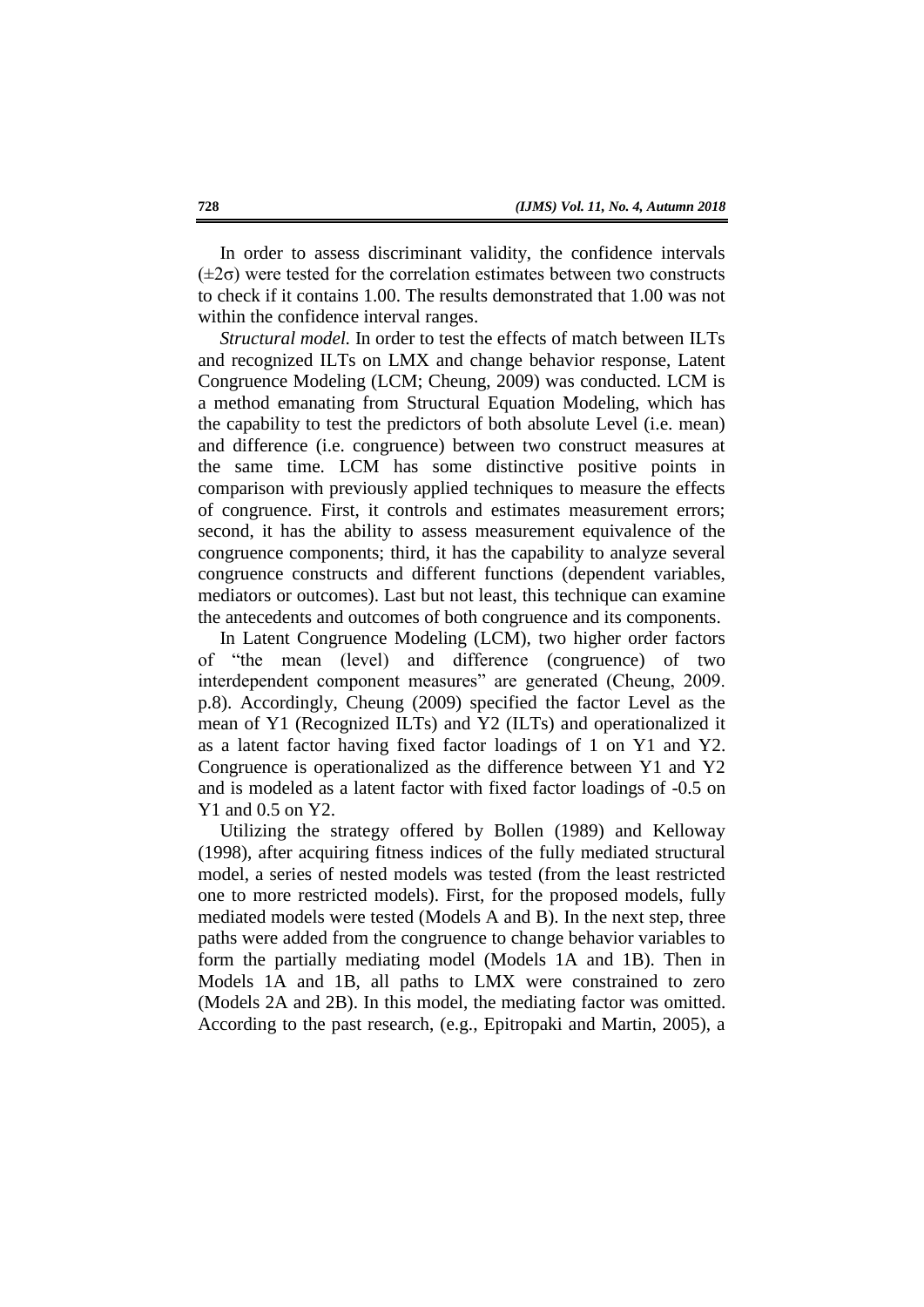poor data-fit was expected. Fourth, the paths from LMX in models 1A & 1B outcome variables were restricted to zero (Model 3A and 3B). Finally, the null models with all variables of the latent factors restricted to 1.00 (Fried et al., 1996; Models 4A and 4B) were tested. Fit indices for the hypothesized and alternative models are presented in Table 2.

Table 2 demonstrates fit indices for nested models and their comparisons with the hypothesized model. Furthermore, the table shows that the differences between chi-squares of the hypothesized models and the nested models are significant. It is shown that the hypothesized models fit data best and are also significantly better than all alternative models tested. Therefore, the fully mediated models were the fittest to the data and further explanations to test the hypotheses were based on these models (Model A and Model B). The results of the path analyses are discussed below. All the significant paths from the results of our analyses are summarized in Fig 2 for Model A and Model B.

Models A and B illustrate more accurate depictions of the impacts of the congruence between employees' ILTs and the recognized ILTs for their supervisors on LMX and organizational change behavior.

| Model                 | 2<br>ν  | df  | $\gamma^2/df$ | $\overline{\Delta\chi^2}$ | CFI  | <b>TLI</b> | <b>RMSEA</b> |
|-----------------------|---------|-----|---------------|---------------------------|------|------------|--------------|
| Hypothesized<br>model |         |     |               |                           |      |            |              |
| Model A               | 779.10  | 318 | 2.45          | ٠                         | 0.92 | 0.91       | 0.07         |
| Model B               | 535.36  | 224 | 2.39          | -                         | 0.93 | 0.92       | 0.06         |
| Alternative<br>models |         |     |               |                           |      |            |              |
| Model 1A              | 1093.05 | 315 | 3.47          | 313.95**                  | 0.86 | 0.85       | 0.11         |
| Model 1B              | 733.72  | 221 | 3.32          | 198.36**                  | 0.89 | 0.86       | 0.13         |
| Model 2A              | 1271.17 | 317 | 4.01          | 492.07**                  | 0.84 | 0.82       | 0.13         |
| Model 2B              | 876.90  | 222 | 3.95          | $341.54**$                | 0.85 | 0.84       | 0.15         |
| Model 3A              | 1459.20 | 320 | 4.56          | 680.10**                  | 0.82 | 0.80       | 0.14         |
| Model 3B              | 943.04  | 224 | 4.21          | $341.54**$                | 0.83 | 0.80       | 0.15         |
| Model 4A              | 3507.78 | 323 | 10.86         | 2728.68**                 | 0.65 | 0.62       | 0.31         |
| Model 4B              | 2136.77 | 229 | 9.33          | $1601.41**$               | 0.52 | 0.48       | 0.26         |

**Table 2. Fit indices for nested model and their comparisons with hypothesized model**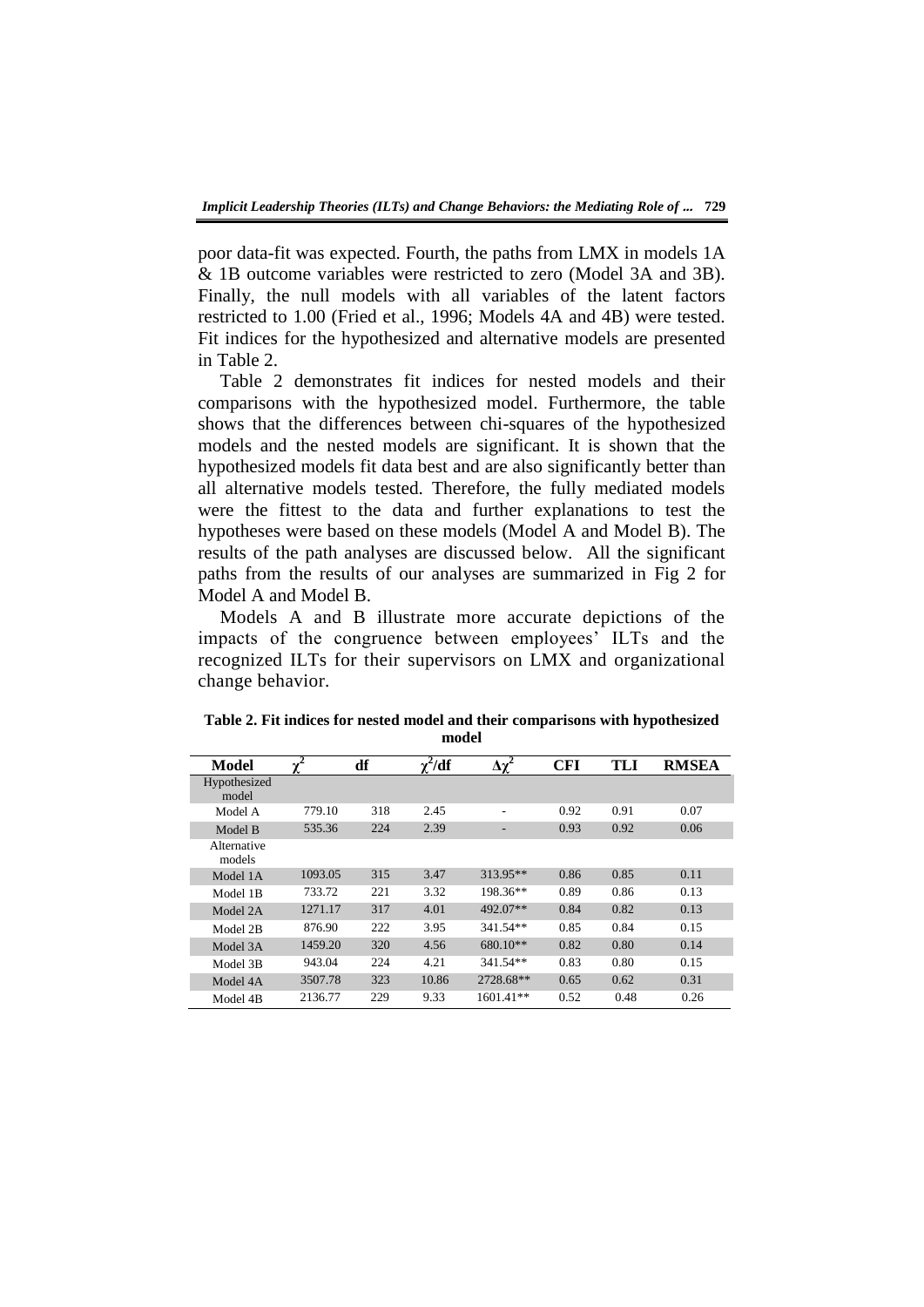

**Model A**



#### **Model B**

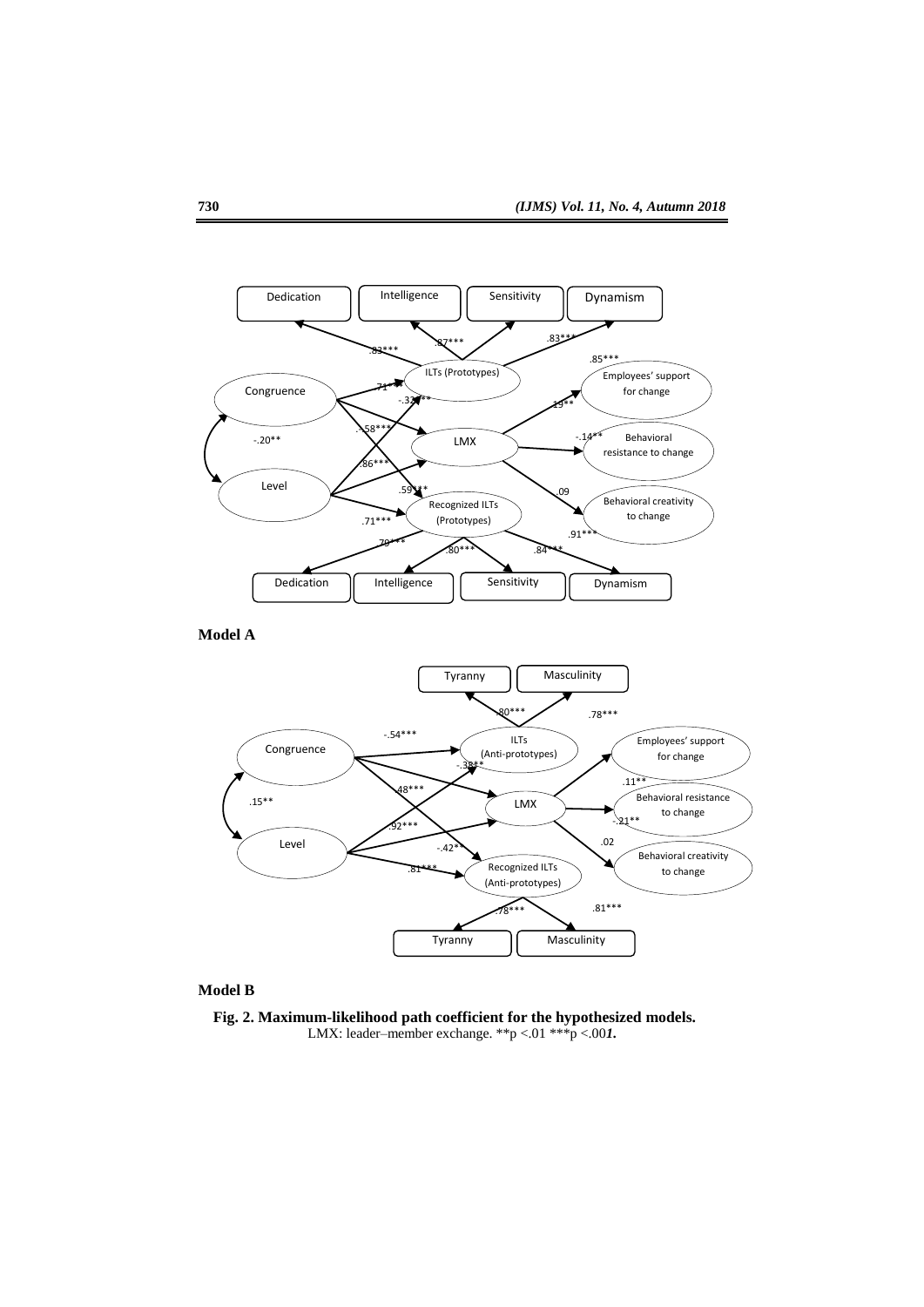Before explaining the results, there is an important point to consider. In the proposed models, the word "Congruence" is interpreted as the amount of difference between ILTs and the recognized ILTs. In other words, this difference is the discrepancy between the mentioned variables. Therefore, in the presentation of the relationships, the word discrepancy seems to be more logical for further analysis.

Hypotheses 1a and 1c predict that Congruence on prototypes have positive effects on support for change and creative behavior and hypothesis 1b postulates that the congruence on prototypes has a negative relationship with behavioral resistance to change. Considering the path coefficients in Fig 2 (Model A), there is no direct significant path from Congruence to employees' behavioral responses to change. Therefore, hypotheses 1a, 1b and 1c are all rejected. This is in line with the findings of previous research showing that the level of congruence per se does not directly impact job attitudes such as job satisfaction, affective commitment and well-being (Epitropaki and Martin, 2005; Topakas, 2011).

The second hypothesis demonstrates that Congruence on antiprototypes will have negative, positive and positive relationships with support for change, behavioral resistance to change and creative behavior for change, respectively. The results and Fig 2 show that the relationship between Congruence and behavioral responses is indirect and is through LMX. Consequently, hypotheses 2a, 2b and 2c are all repudiated.

The third and fourth hypotheses predict that Congruence on prototypes and anti-prototypes are positively and negatively connected to LMX. Fig 2 suggests that prototype and anti- prototype differences are both negatively and significantly related to LMX  $(-.32, p<.001; -$ .38,  $p<$  .01); thus, Hypotheses 3 and 4 are both supported. Furthermore, LMX was the strong predictor of two change behavior responses due to the positive and significant standardized path coefficients between LMX and support and resistance for change for both prototypes  $(.19, p<.01$  and  $-.14, p<.01$ , respectively) and antiprototypes  $(.11, p<.01$  and  $-.21, p<.01$ , respectively). Hence, Hypotheses 5a and 5c were supported. However, the relationship between LMX and behavioral creativity to change was not significant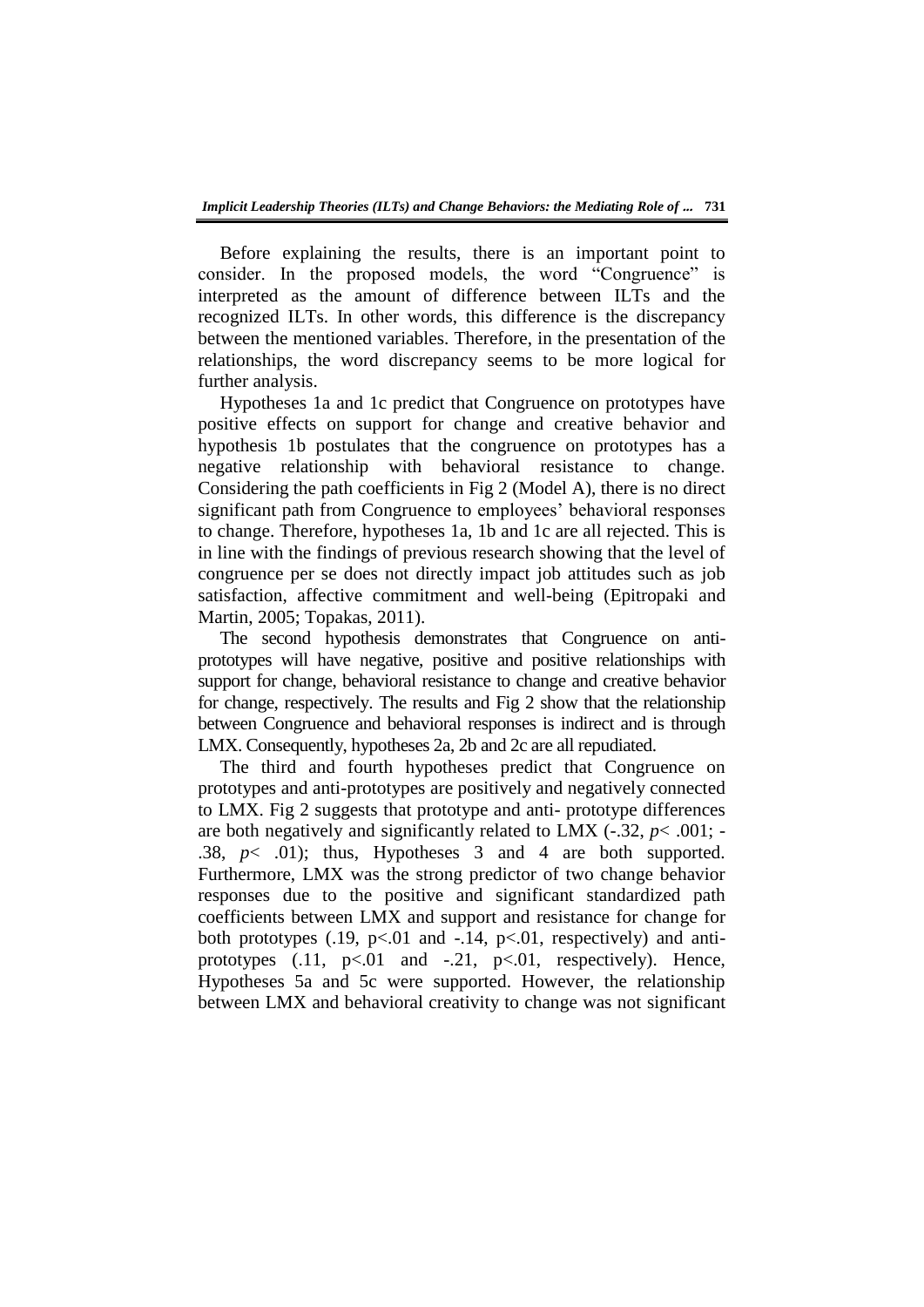for both prototypes and anti- prototypes; therefore, Hypothesis 5b was rejected. Based on Fig 2, Hypothesis 6 was confirmed.

### **Discussion**

This study can contribute in several ways. First, based on recent reviews of Implicit Leadership Theories (ILTs) (e.g., Epitropaki et al., 2013; Junker & van Dick, 2014), no research is done to explore the impact of the congruence between followers' ILTs and their supervisors' characteristics on change behaviors. Second, this is one of the few studies considering the latency of employees' schemas about leaders (i.e. Implicit Leadership Theories) and their explicit behaviors as some essential change behaviors for the success of strategic changes. Third, this study tries to unearth the social cognitive mechanism followers employ to perceive leadership, which contributes to the literature of organizational change. In other words, this research considers followers as one of the important building blocks of fulfilling tasks during organizational change. Fourth, Several studies considered reactions to change in various organizations with varied types, structures, and even sectors (e.g., Fedor et al., 2006). The differences between organizations may not give accurate results related to each organization. This study gives us the opportunity to study change in an educational context.

Finally, although some research has shown the effects of leadership styles and organizational change (e.g., Xu et al., 2017; Yang et al., 2017), to the best knowledge of the authors and reviews (e.g., Junker and Dick, 2014), ILTs, as very important cognitive reservoirs, are not considered as the antecedents of change behavior responses yet. Noteworthy, nowadays the frequency and amount of communication between supervisors and employees have decreased and an employee may see and interact with the supervisor or top management for few times during a year. Consequently, employees form some schemas to judge about their managers without making any effort to prove or refute those mental structures. This, indeed, underscores ILTs in work context, especially during change. This research tries to address the link between cognition and behavior during change. There are several points to discuss based on the results.

First, the congruence between a leader and current managers'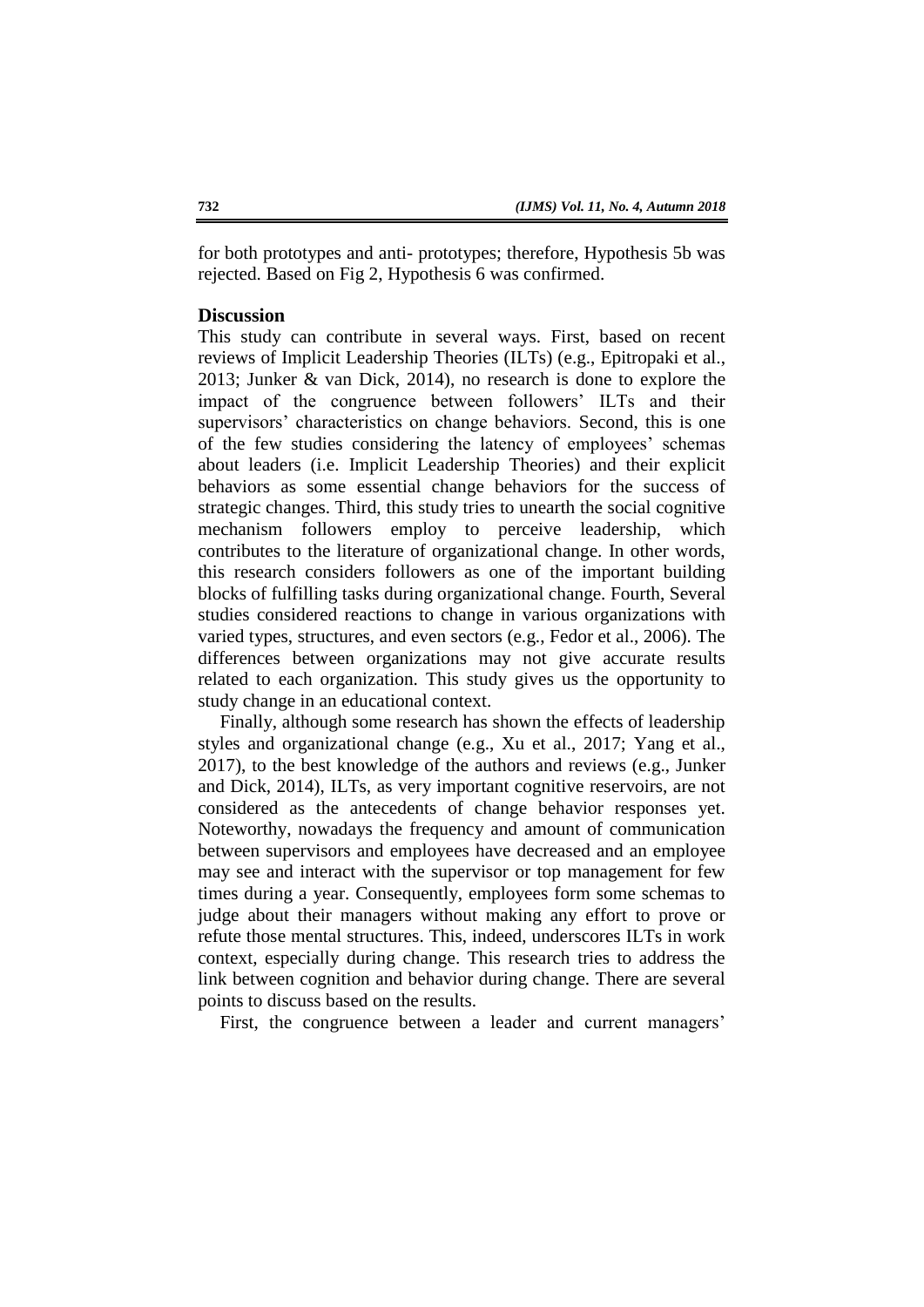prototypes and anti-prototypes is not directly related to behavioral change responses. It demonstrates that in change contexts having a leader-like manager per se cannot provoke employees emotionally and cognitively to welcome change. In this regard, the quality of relationship between leader and follower can have an overarching impact to give the followers a sense of supportiveness and reduce their resistance towards change. This result is in line with the research in the field of LMX showing that meaning-making, a construct pertaining to sense-making, has positive contributions to LMX relationship in time of change (van den Heuvel et al., 2013). Leadership provides employees with sensegiving as a source of change coping, where employees form a positive attitude towards change process (Kraft et al., 2018). This accentuates the notion that ILTs are used for sensegiving (Weick, 1995), which is both about cognition and behavior.

Second, in line with the insight drawn from previous research (Epitropaki & Martin, 2004; Topakas, 2011), this research proves that the more employees witness the attributes of a prototypical leader in their actual leader, the better the quality of the relationship between the leader and follower will be. In change context, the congruence between leader-type and real managers' attributes is deemed particularly important, since despite all the uncertainty change may cause, LMX can play a central role to provide an appropriate foundation on which change can occur.

Thirdly, the results showed that the quality of relationship between leader and follower can cause the supportiveness of followers. LMX determined the level of emotional support and exchange of precious resources between supervisors and their subordinates (Liden et al., 2008). Based on the social exchange theory (Blau, 1964), relationships high in LMX are defined by high levels of mutual trust, respect and obligation (Nie and Lamsa, 2013). Moreover, change supportiveness can manifest itself in OCB behavior which has already shown to be the result of strong LMX relationship (Dulebohn et al., 2012).

Fourth, in terms of change resistance, the results showed that LMX quality is negatively related to change. This finding is corroborated by prior research (Alharabi et al., 2016), which was conducted in Saudi Arabian organizations. Despite all the disadvantages of change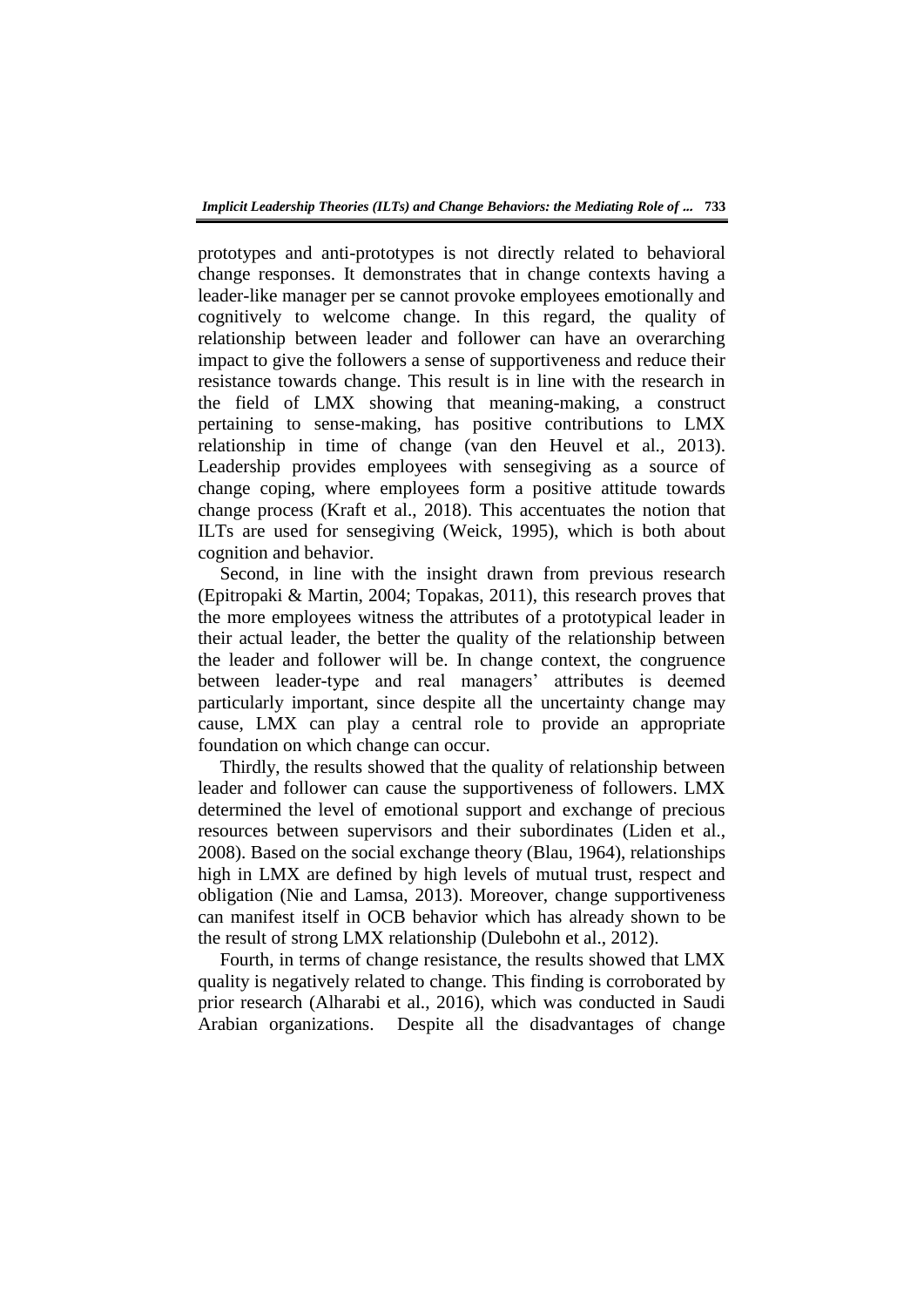resistance in organizations, those employees feeling high LMX quality receive more information and opportunities for cooperation, build more trust in management and consequently reported less change resistance. This finding is consistent with the general idea that the interpersonal relationships as a characteristic of work environment must bolster and reinforce a climate which is conducive to effective and enduring change. Our findings also demonstrated that the cognitive structure of ILTs provides a measurement stick to define the quality of supervisors' leadership which functions as the antecedent of LMX quality and in return LMX instills the strength of development climate. As such, this study substantiates Tierney's (1999) hypothesis that LMX and a change-oriented climate are germane to employee's reactions to definite organizational change.

Last but not least, the findings did not show any significant relationship between LMX and creative behavior response in this research. Prior research has determined that the relationship between LMX and employees' creativity is contingent upon different mediating variables. For instance, Xu et al. (2017) found that the relationship between LMX and employee creativity is mediated by employee thriving at workplace. In a different study, Volmer et al. (2012) pointed out that the results of research exploring this relationship have been mixed and under minimal job autonomy conditions, LMX does not correlate with creative work environment. This implies that LMX quality, the predictor of numerous positive outcomes (Martin et al., 2016), does not suffice if a job design has constraints. The testimony of this aberrant result can be the lack of autonomy in the educational system of the research context, because all decisions are made centrally in the main branch and there are some observers to control the quality of the change. Thus, this lack of autonomy may not help boost employees' creativity. Furthermore, Iran's culture is characterized by high power distance. This feature can hamper autonomy and the fear from the top supervisor boils down to a decrease in psychological safety which can block information sharing as an ingredient of creativity. Therefore, based on the culture and job design, the relationship between LMX and creative work behavior during change was not significant.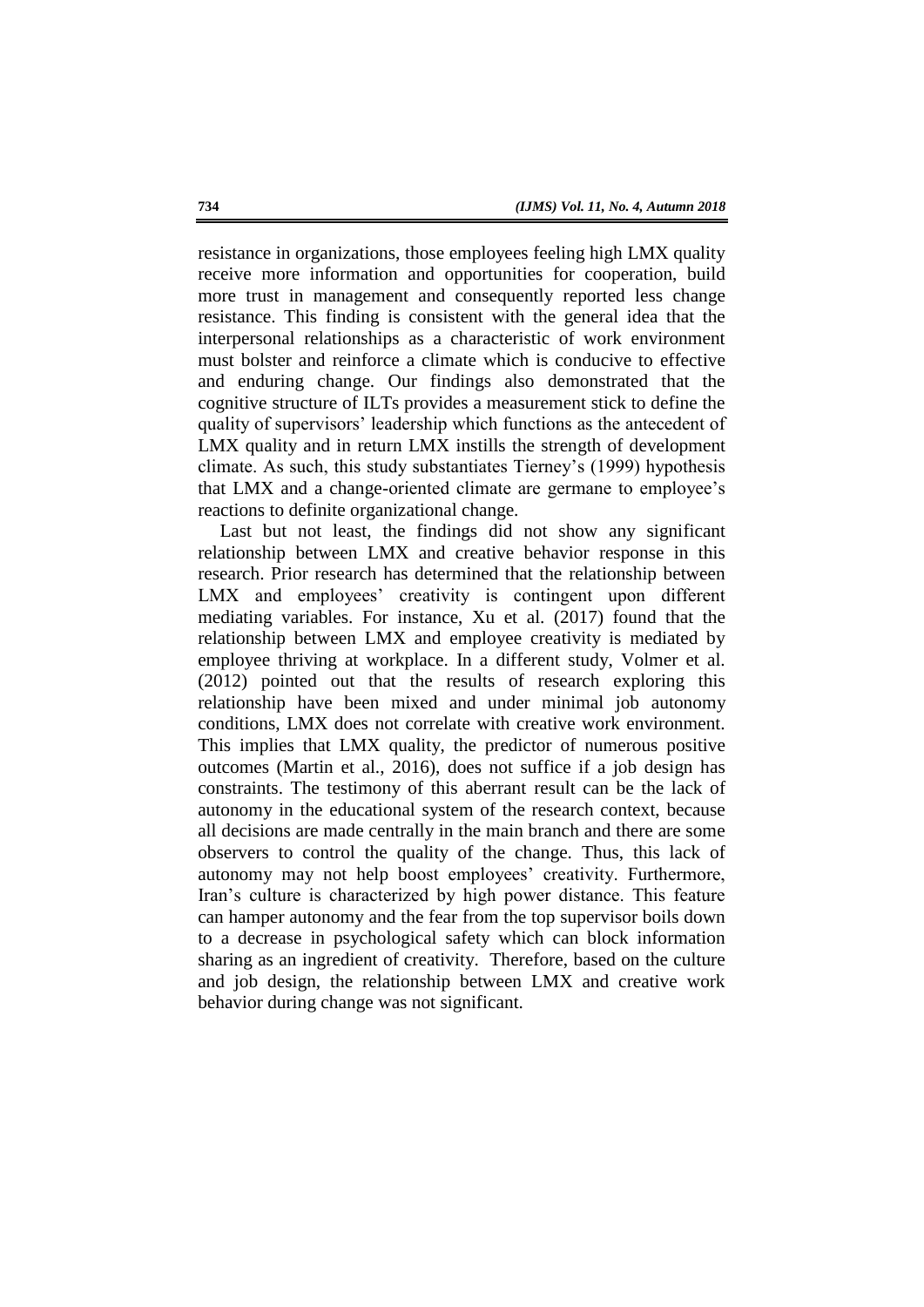## **Limitations and future research directions**

There are some inherent limitations in the design and findings of this study, which should be considered for further interpretations. First, the data are collected based on self-report method. Therefore, common method bias (CMB) may potentially affect the results. In this regard, the authors adopted temporally lagged design. The independent, mediating and dependent variables were collected at three different points of time. Thus, the effects of CMB are of no great concern. Second, our data are cross-sectional; hence, no causality can be inferred. In the future, controlled experiments can provide a more solid foundation to infer whether the relationships between ILTs, LMX and change behaviors are one-directional. Third, no study has considered the relationship between ILTs and change behavior responses. Therefore, other potential mechanisms may link the dependent and independent variables. For example, based on attachment theory (Bowlby, 1982), attachment styles can be influential on the relationship between ILTs and change behaviors. Moreover, positive affect as well as perceived organizational support are bound to be influential mediators.

### **Conclusion**

This study illuminated that the cognitive structure of ILTs can function as a gauge with which supervisors are judged to activate positive and deactivate negative behavioral responses during change. In this regard, LMX bridges the cognitive process and behavioral inclination to change. Specifically, high quality LMX can function as the mediator between the congruence of ILTs for current supervisor and a leader, on the one hand, and change behavior responsessupportiveness, resistance, and creative involvement, on the other hand. LMX fully mediates this relationship and employees' change supportiveness and change resistance are significantly influenced by LMX. Nevertheless, employees' creativity during change is not significantly affected by LMX neither for prototype nor anti-prototype congruence.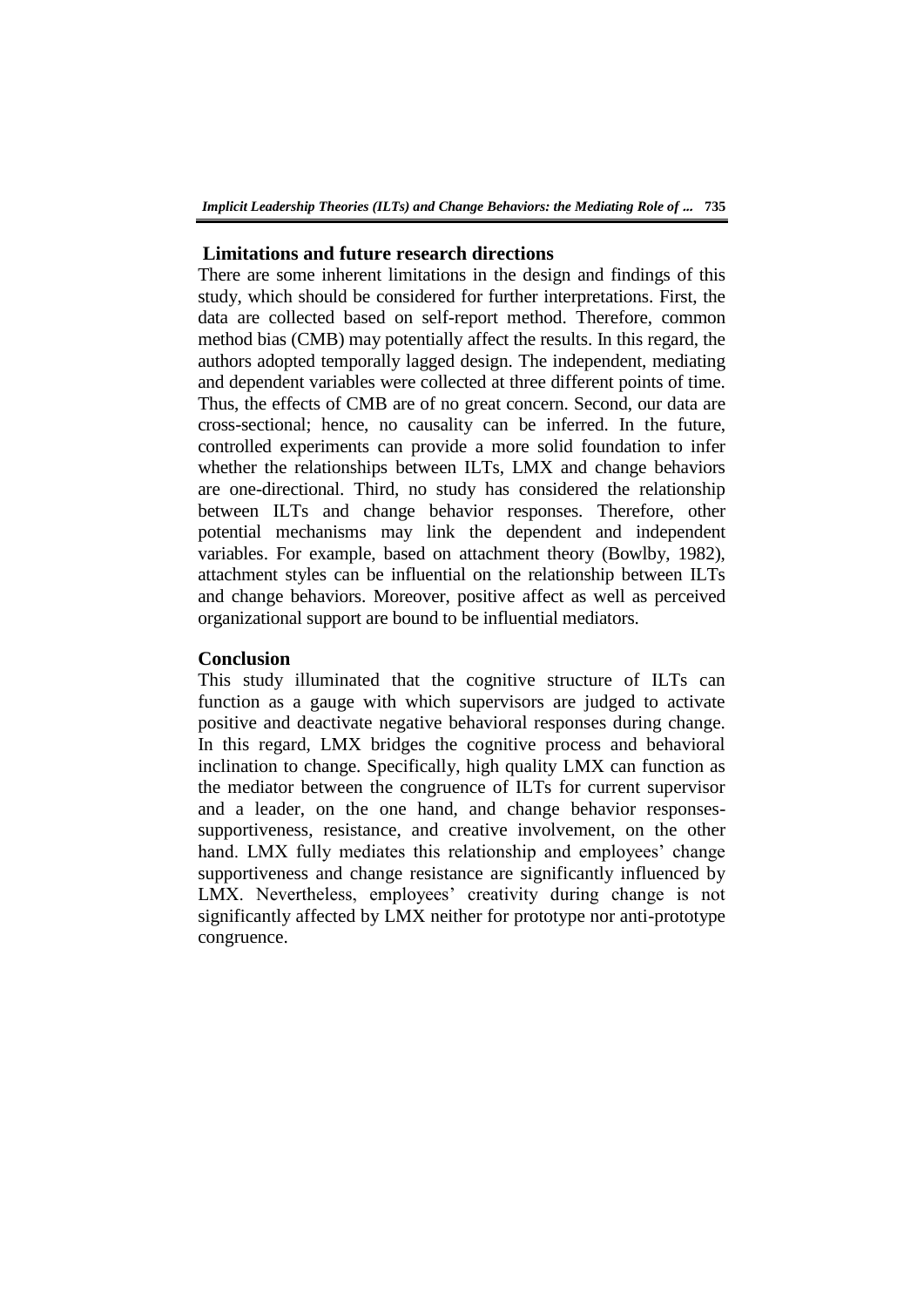### **References**

- Alharbi, A. M., Armstrong, S. J., & Hoyland, T. (2016). The influence of leader-member exchange on resistance to organizational change. In *Proceedings of the Eighth Saudi Students Conference in the UK* (pp. 77-92).
- Amabile, T. M. (1988). A model of creativity and innovation in organizations. *Research in organizational behavior*, *10*(1), 123-167.
- Armenakis, A. A., & Bedeian, A. G. (1999). Organizational change: A review of theory and research in the 1990s. *Journal of Management, 25*, 293–315.
- Attaran M. (2004). Exploring the relationship between information technology and business process reengineering. *Information & Management, 41*(5), 585–596.
- Atwater, L., & Carmeli, A. (2009). Leader–member exchange, feelings of energy, and involvement in creative work. *The Leadership Quarterly, 20*(3), 264-275.
- Bass B, Riggio RE. (2006).*Transformational leadership*. Mahwah, NJ: Erlbaum.
- Bauer, T.N., Erdogan, B., Liden, R.C., & Wayne, S.J. (2006). A longitudinal study of the moderating role of extraversion: Leader–member exchange, performance, and turnover during new executive development. *Journal of Applied Psychology, 91*, 298–310.
- Berger, C. R., & Calabrese, R. J. (1974). Some explorations in initial interaction and beyond: Toward a developmental theory of interpersonal communication. *Human communication research*, *1*(2), 99-112.
- Blau, P. (1964). *Exchange and power in social life*. New York, NY: Wiley. Bluedorn, A. C., & Denhardt, R. B. (1988). Time and organizations. *Journal of Management*, *14*, 299–320.
- Blau, P. M. (1964). *Exchange and power in social life*. Transaction Publishers.
- Bowlby, J. (1982). Attachment and loss: Retrospect and prospect. *American journal of Orthopsychiatry*, *52*(4), 664.
- Burke, R. J. (2002). *Organizational change: Theory and practice*. Thousand Oaks: CA: Sage.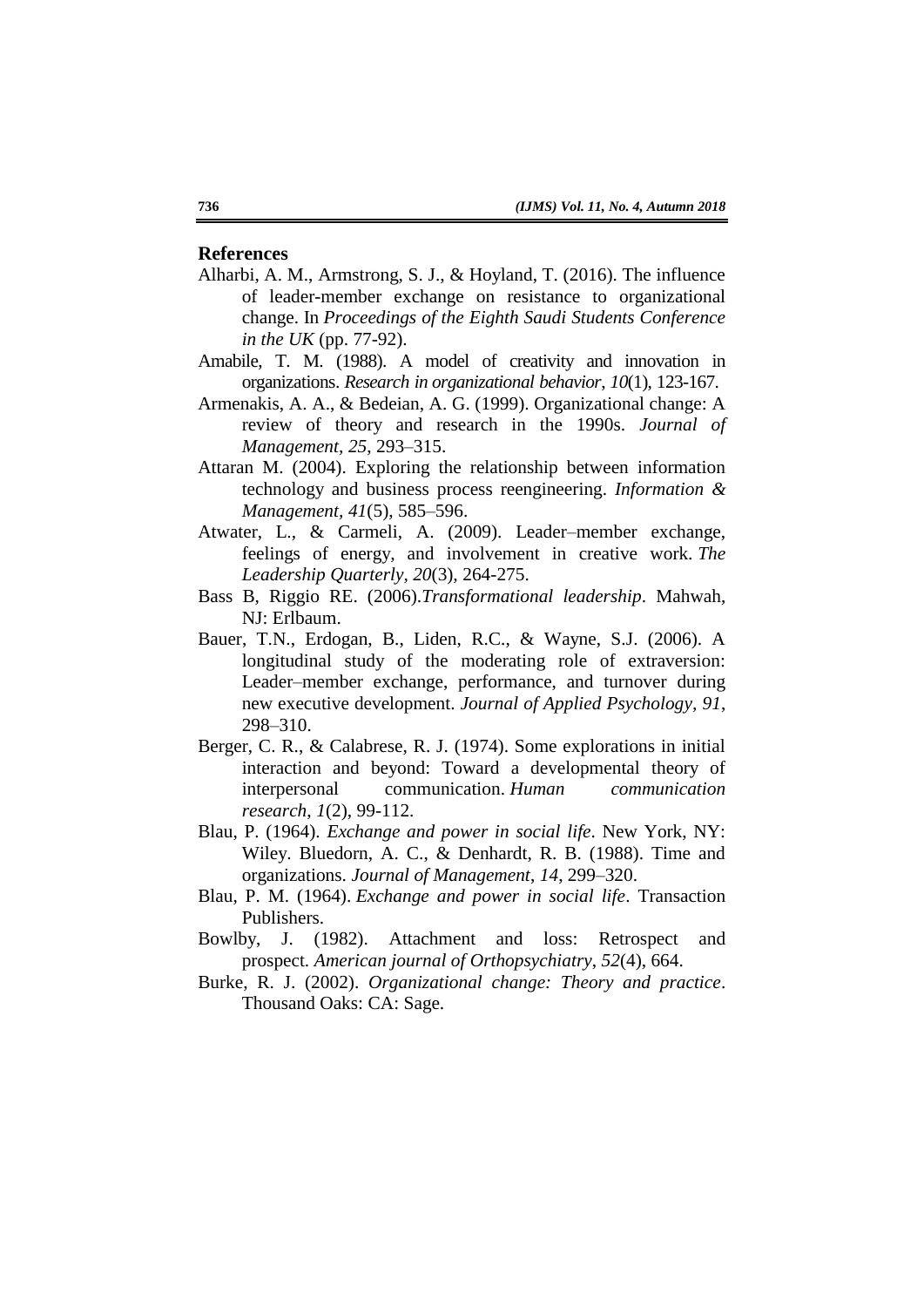- Caldwell, S. D., Herold, D. M., & Fedor, D. B. (2004). Toward an understanding of the relationships among organizational change, individual differences, and changes in person–environment fit: A cross-level study. *Journal of Applied Psychology, 89*, 868–882.
- Carter, M. Z., Armenakis, A. A., Feild, H. S., & Mossholder, K. W. (2013). Transformational leadership, relationship quality, and employee performance during continuous incremental organizational change. *Journal of Organizational Behavior*, *34*(7), 942-958.
- Cropanzano, R., & Mitchell, M. S. (2005). Social exchange theory: An interdisciplinary review. *Journal of management*, *31*(6), 874-900.
- Dienesch, R.M., & Liden, R.C. (1986). Leader–member exchange model of leadership: A critique and further development. *Academy of Management Review, 11*, 618–634.
- Dulebohn, J. H., Bommer, W. H., Liden, R. C., Brouer, R. L., & Ferris, G. R. (2012). A meta-analysis of antecedents and consequences of leader-member exchange: Integrating the past with an eye toward the future. *Journal of management*, *38*(6), 1715-1759.
- Dutton, J. E. (2003). *Energize your workplace: How to build and sustain high-quality relationships at work.* San Francisco, CA: Jossey-Bass.
- Engle, E. M., & Lord, R. G. (1997). Implicit theories, self-schemas, and leader–member exchange. *Academy of Management Journal, 40*, 988–1010.
- Epitropaki, O., & Martin, R. (2005).From ideal to real: A longitudinal study of the role of Implicit Leadership Theories on Leader– Member Exchanges and employee outcomes. *Journal of Applied Psychology, 90*(4), 659–676.
- Epitropaki, O., Sy, T., Martin, R., Tram-Quon, S., & Topakas, A.  $(2013)$ . Implicit leadership and followership theories "in the wild": Taking stock of information-processing approaches to leadership and followership in organizational settings. *The Leadership Quarterly*, *24*(6), 858-881.
- Fedor, D. B. (1991). Recipient responses to performance feedback: A proposed model and its implications. *Research in Personnel and Human Resources Management, 9*, 73–120.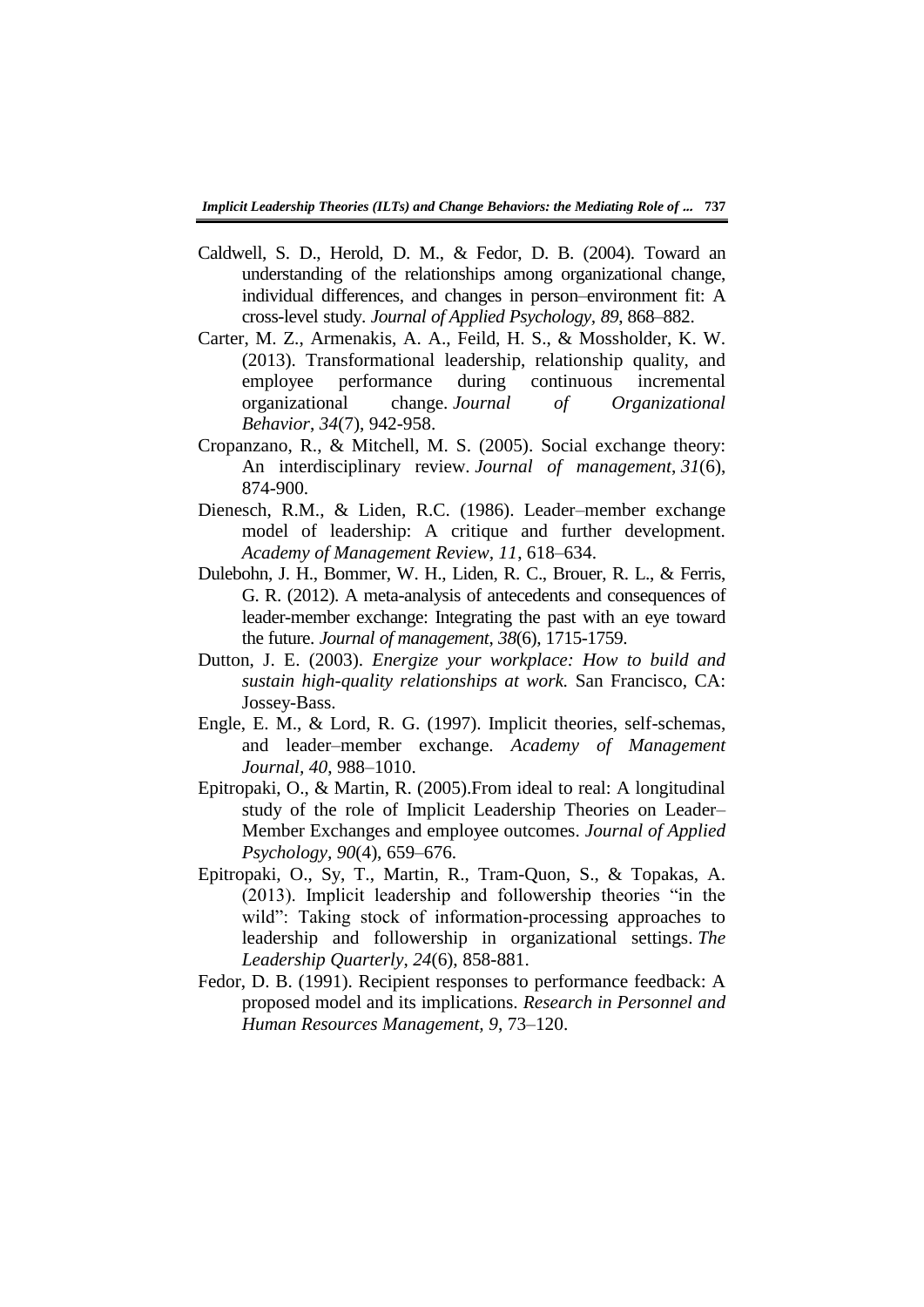- Fedor, D. B., Caldwell, S., & Herold, D. M. (2006). The effects of organizational changes on employee commitment: A multilevel investigation. *Personnel Psychology*, *59*(1), 1-29.
- Fiske, S. T., & Taylor, S. E. (1991). *Social cognition* (2nd Ed.)New York: McGraw-Hill.
- Folger, R., & Skarlicki, D. P. (1999). Unfairness and resistance to change: Hardship as mistreatment. *Journal of organizational change management*, *12*(1), 35-50.
- Furst, S. A., & Cable, D. M. (2008). Employee resistance to organizational change: managerial influence tactics and leadermember exchange. *Journal of Applied Psychology, 93*(2), 453-462.
- Galambos, J. A., Abelson, R. P., & Black, J. B. (1986). *Knowledge structures*. Hillsdale, NJ: Lawrence Erlbaum.
- Gerstner, C.R., & Day, D.V. (1997). Meta-analytic review of leader– member exchange theory: Correlates and construct issues. *Journal of Applied Psychology, 82*, 827– 844.
- Gouldner, A. W. (1960). The norm of reciprocity: A preliminary statement. *American sociological review*, 161-178.
- Graen, G.B. (2004). *New frontiers of leadership, LMX leadership: The series*. Greenwich, CT: Information Age.
- Graen, G.B., & Uhl-Bien, M. (1995). Relationship-based approach to leadership: Development of leader–member exchange (LMX) theory over 25 years: Applying a multi-level multi-domain perspective. *The Leadership Quarterly, 6*, 219–247.
- Hess, C. E. (2010). *Trust in Leadership: The Role of Implicit Leadership Theory Congruence*. (Doctoral Dissertation). U.S.: North Carolina State University.
- Hobfall, S. E. (1989). Conservation of resources: A new attempt at conceptualizing stress. *American psychologist*, *44*(3), 513- 524.
- Junker, N. M., & van Dick, R. (2014). Implicit theories in organizational settings: A systematic review and research agenda of implicit leadership and followership theories. *The Leadership Quarterly*, *25*(6), 1154-1173.
- Jyoti, J., & Dev, M. (2015). The impact of transformational leadership on employee creativity: the role of learning orientation. *Journal of Asia Business Studies*, *9*(1), 78-98.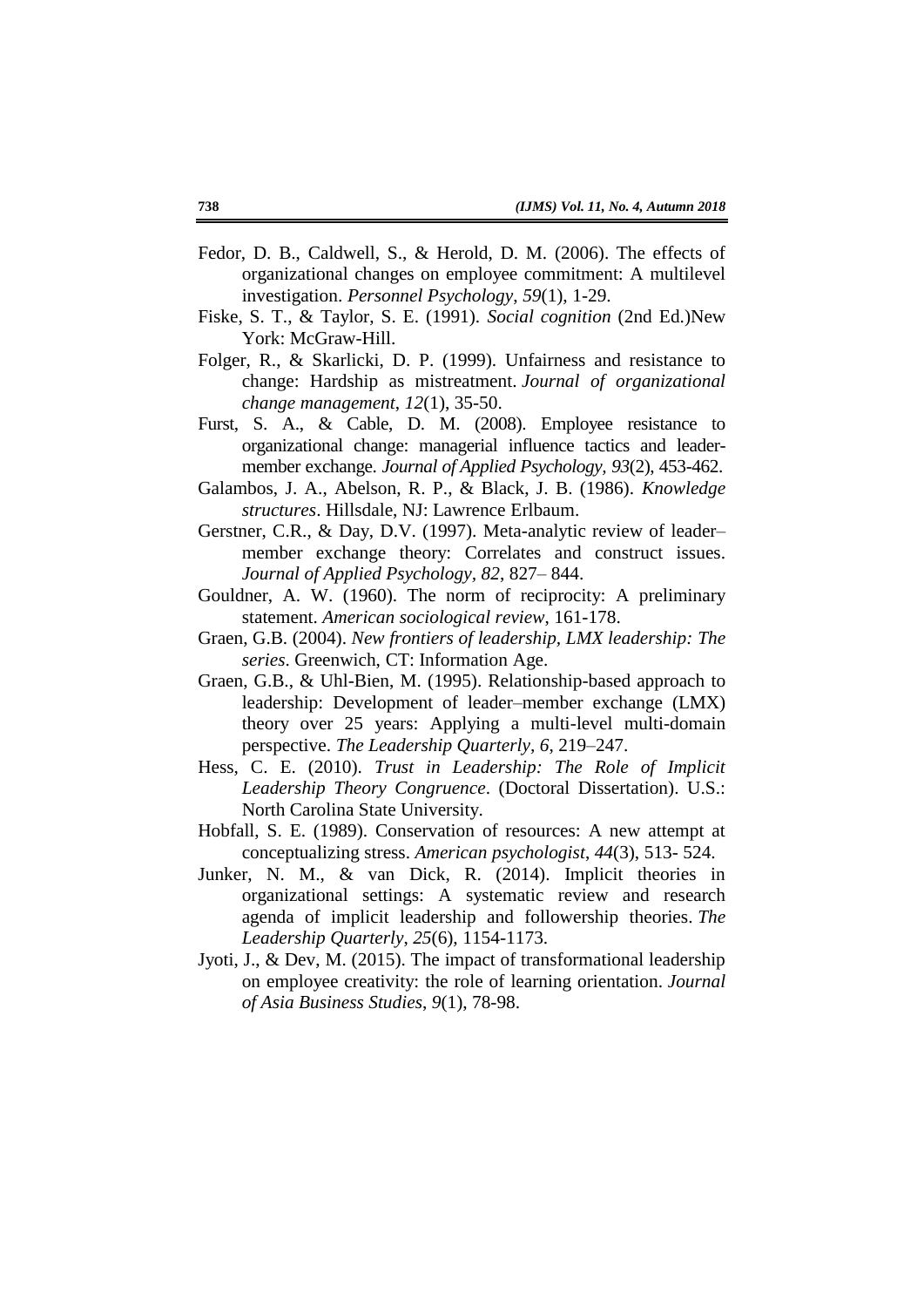- Kanfer, R., & Ackerman, P. L. (1989). Motivation and cognitive abilities: An integrative/aptitude–treatment interaction approach to skill acquisition. *Journal of Applied Psychology, 74*, 657–690.
- Kim, T. G., Hornung, S., & Rousseau, D. M. (2011). Changesupportive employee behavior: Antecedents and the moderating role of time. *Journal of Management*, *37*(6), 1664-1693.
- Kraft, A., Sparr, J. L., & Peus, C. (2018). Giving and making sense about change: The back and forth between leaders and employees. *Journal of Business and Psychology*, *33*(1), 71-87.
- Liden, R. C., Sparrowe, R. T., & Wayne, S. J. (1997). Leader–member exchange theory: The past and potential for the future. *Research in Personnel and Human Resources Management, 15*, 47–119.
- Liden, R. C., Wayne, S. J., Zhao, H., & Henderson, D. (2008). Servant leadership: Development of a multidimensional measure and multilevel assessment. *The leadership quarterly*, *19*(2), 161-177.
- Lord, R. G. (1985). An information processing approach to social perceptions, leadership perceptions and behavioral measurement in organizational settings. In B. M. Staw & L. L. Cummings (Eds.), *Research in organizational behavior* (Vol. 7, pp. 85– 128). Greenwich, CT: JAI Press.
- Lord, R. G., & Emrich, C. (2001). Thinking outside the box by looking inside the box: Extending the cognitive revolution of leadership research. *The Leadership Quarterly, 11*, 551–579.
- Lord, R. G., & Maher, K. J. (1991). *Leadership and information processing: Linking perceptions and performance*. Boston, MA: Unwin Hyman.
- Lord, R. G., & Maher, K. J. (1993). *Leadership and information processing: Linking perceptions and performance*. London: Routledge.
- Marks ML. (2006). Workplace recovery after mergers, acquisitions, and downsizing: Facilitating individual adaptation to major organizational transformations. *Organizational Dynamics, 35*, 384–398.
- Martin, R., Guillaume, Y., Thomas, G., Lee, A., & Epitropaki, O. (2016). Leader–Member exchange (LMX) and performance: A Meta-Analytic review. *Personnel Psychology*, *69*(1), 67-121.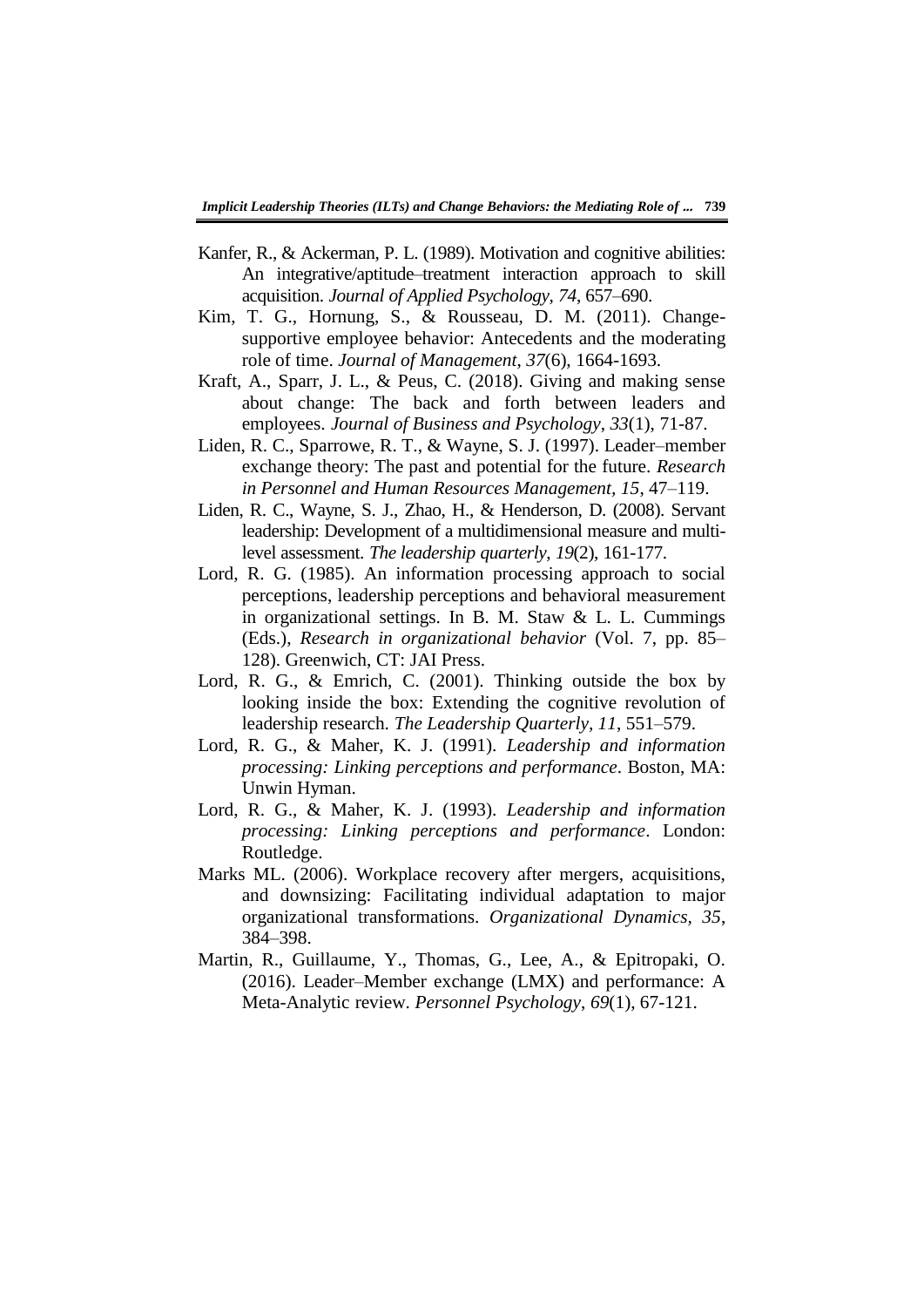- Martínez-Mesa, J., González-Chica, D. A., Duquia, R. P., Bonamigo, R. R., & Bastos, J. L. (2016). Sampling: how to select participants in my research study?. *Anais brasileiros de dermatologia*, *91*(3), 326-330.
- Neves, P., Almeida, P., & Velez, M. J. (2018). Reducing intentions to resist future change: Combined effects of commitment-based HR practices and ethical leadership. *Human Resource Management*, *57*(1), 249-261.
- Nie, D., & Lämsä, A. M. (2015). The leader–member exchange theory in the Chinese context and the ethical challenge of guanxi. *Journal of Business Ethics*, *128*(4), 851-861.
- Offermann, L. R., Kennedy Jr, J. K., & Wirtz, P. W. (1994). Implicit leadership theories: Content, structure, and generalizability. *The Leadership Quarterly*, *5*(1), 43-58.
- Oreg, S. (2006). Personality, context and resistance to organizational change. *European Journal of Work and Organizational Psychology, 15*, 73–101.
- Paper D, Chang R. (2005). The state of business process reengineering: A search for success factors. *Total Quality Management, 16*, 121–133.
- Quinn, R. W. (2007). Energizing others in work connections. In Jane E. Dutton, & Belle Rose Ragins (Eds.), *Exploring positive relationships at work: Building a theoretical and research foundation* (pp. 73−90). Mahwah, NJ: Lawrence Erlbaum Associates.
- Quinn, R. W., & Dutton, J. E. (2005). Coordination as energy-inconversation. *Academy of Management Review, 30*(1), 36−57.
- SEO, M. G., Taylor, M. S., Hill, N. S., Zhang, X., Tesluk, P. E., & Lorinkova, N. M. (2012). The role of affect and leadership during organizational change. *Personnel Psychology, 65*(1), 121-165.
- Shin, J., Taylor, M. S., & Seo, M. G. (2012). Resources for change: The relationships of organizational inducements and psychological resilience to employees' attitudes and behaviors toward organizational change. *Academy of Management journal*, *55*(3), 727-748.